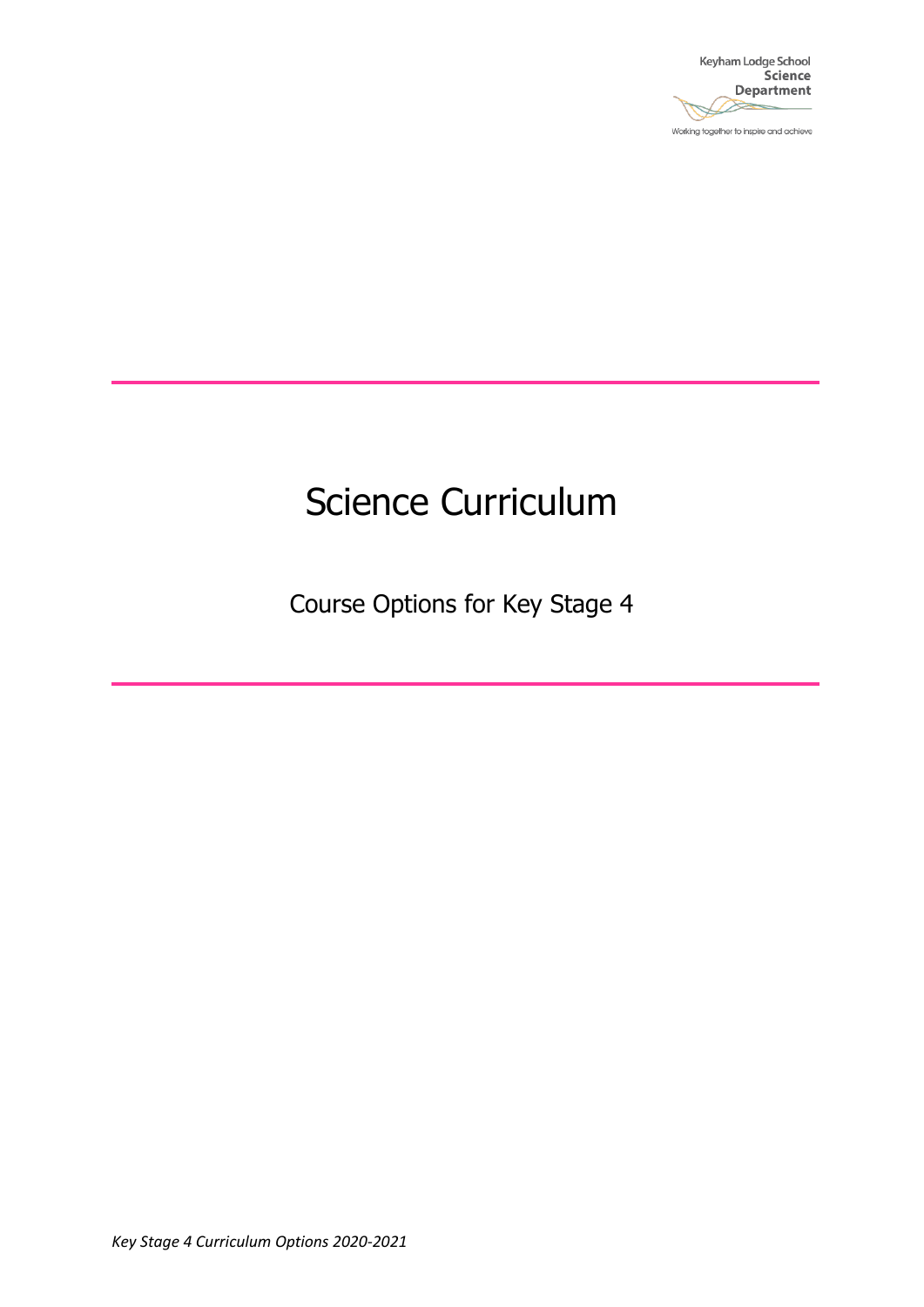Keyham Lodge School Science **Department** Working together to inspire and achieve

### **Contents**

- 1. Introduction
	- Intent of the curriculum
	- Learning journey and options
	- Prior learning
	- Future destinations
- 2. Entry Level Certificate
	- Long term plan
	- Module journeys
	- Assessment
- 3. AQA Trilogy
	- Long term plans
	- Module journeys
	- Assessment
- 4. AQA Biology
	- Long term plans
	- Module journeys
	- Assessment
- 5. Cambridge National Sports Science
	- Long term plans
	- Module journeys
	- Assessment
- 6. Appendices
	- a) Inter departmental links
	- b) Work experience and life experience opportunities by course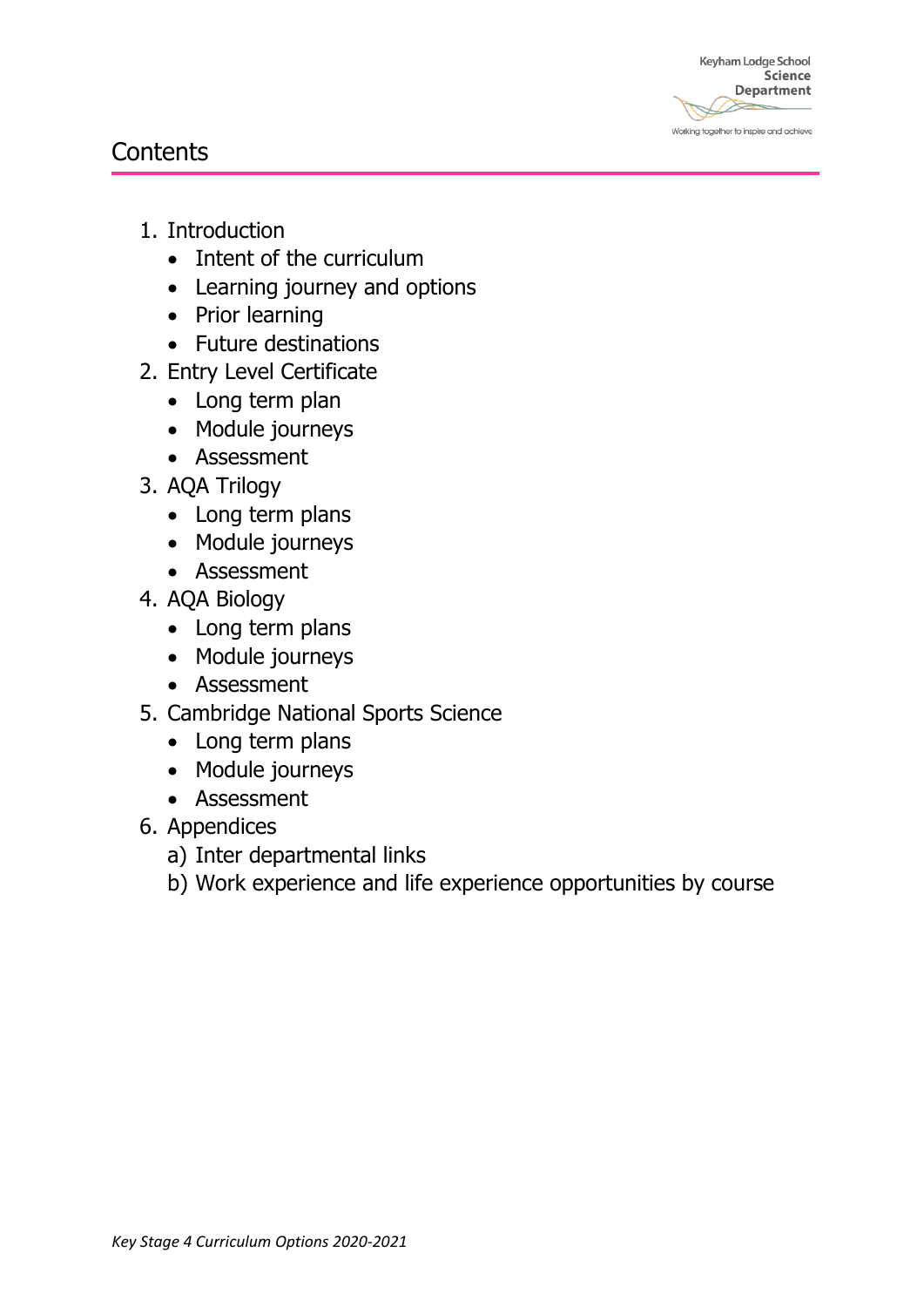### 1. Introduction

#### Intent of the curriculum:

The science curriculum has been developed with the intention of ensuring all students develop a deep understanding of the scientific world in which they live.

All students studying the curriculum will be taught what they need to understand and improve an increasingly scientific world.

#### Prior Learning:

All students in year 7-9 study the school's bespoke thematic curriculum. This provides them with a good grounding in science and allows them the opportunity to experience some aspects of each option course available to them at key stage 4.

| Key stage 4 course                     | <b>Project Link</b>  |
|----------------------------------------|----------------------|
| Trilogy (combined science double GCSE) | All projects         |
| Biology (single science GCSE)          | Cluedo               |
|                                        | Space invaders       |
|                                        | Football manager     |
|                                        | Rollercoaster tycoon |
|                                        | Pandemic             |
| Sports Science Camb. Nat.              | Football manager     |
| Horse Care BTEC                        | Rollercoaster tycoon |
| Health and Social Care Camb. Nat.      | Pandemic             |
| <b>Animal Care ASDAN</b>               | Space invaders       |
|                                        | Rollercoaster tycoon |
| <b>Entry Level Certificate</b>         | All projects         |

#### Future Destinations:

| Key stage 4 course                     | <b>Future Pathway</b>                                                                                       |
|----------------------------------------|-------------------------------------------------------------------------------------------------------------|
| Trilogy (combined science double GCSE) | Further study of all three sciences<br>possible at A level- provides two GCSE<br>grades                     |
| Biology (single science GCSE)          | Further study of Biology at A level-<br>provides one GCSE grade                                             |
| Sports Science Camb. Nat.              | Further study of sports science at higher<br>levels, Biology, PE, Psychology and<br><b>Combined Science</b> |
| <b>Entry Level Certificate</b>         | Further study of combined science or<br>individual sciences at GCSE                                         |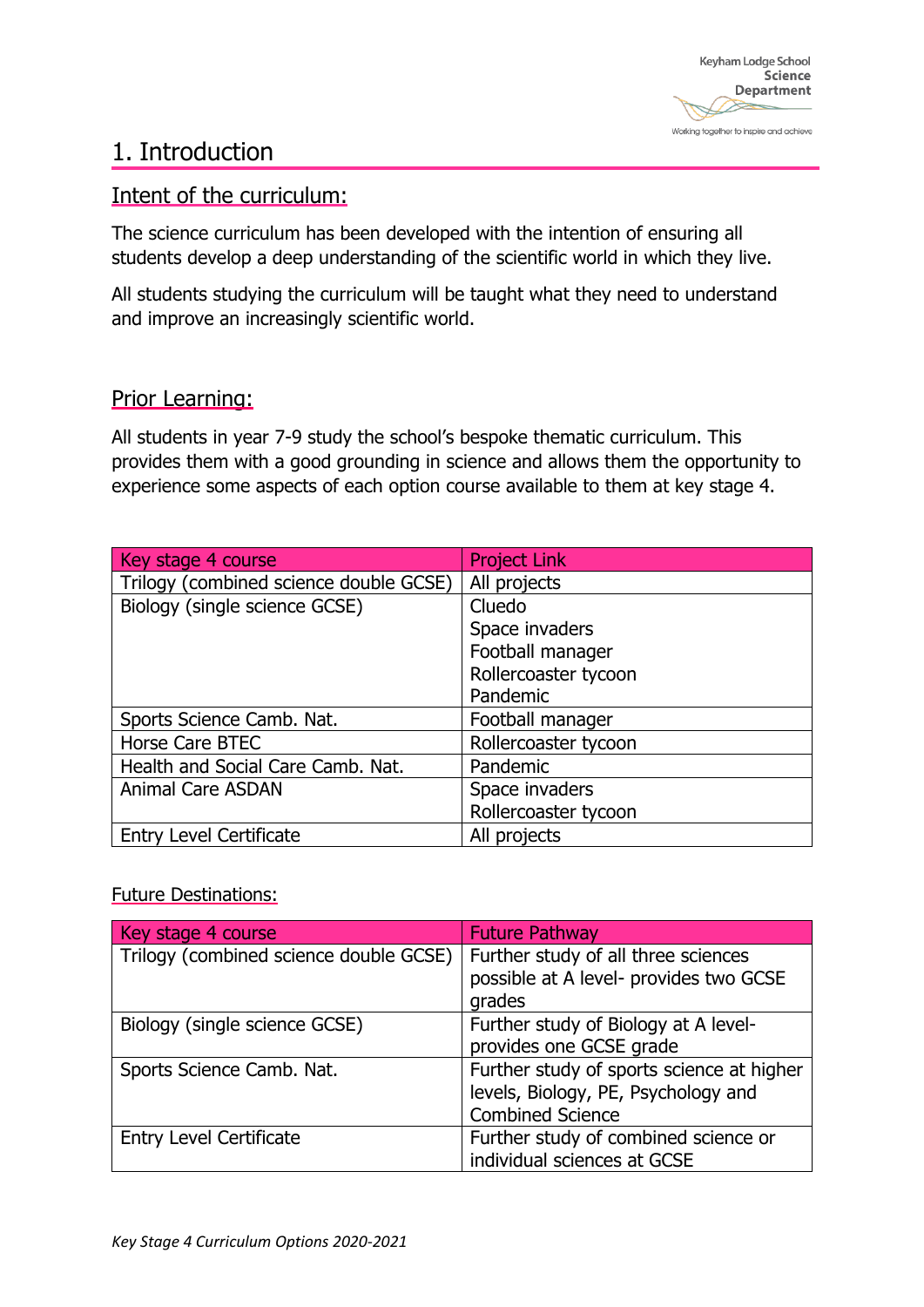#### Working together to inspire and achieve

## 2. Entry Level Certificate

#### Long Term Plan:

KS4 Course: Entry Level Certificate Science

Lead Teacher: Adam

Provision type: Onsite and Offsite via IRT

Aims and Learning Outcomes:

- develop their interest in, and enthusiasm for, science
- develop a critical approach to scientific evidence and methods
- acquire and apply social skills, knowledge and understanding of working scientifically and its essential role
- acquire scientific skills, knowledge and understanding necessary for progression to further learning
- apply literacy, numeracy and information technology skills

Assessment Objectives:

- AO1: Show knowledge and understanding of science, and how it works, and apply it where appropriate. Students should be able to:
	- recall scientific facts apply scientific ideas.
- AO2: Demonstrate the ability to design an investigation, take measurements, present data and identify patterns and relationships. Students should be able to:

• plan a simple investigation, identifying the techniques or equipment needed and the method to be followed

- make a simple prediction about the outcome of the investigation
- use equipment and materials safely to take simple measurements or observations that are meaningful and valid
- record the results in an appropriate way
- display the data using an appropriate method
- state what has been found out during the investigation (drawing a conclusion) and describe simple relationships in the data

• simply evaluate the investigation for its success in justifying the initial prediction.

| Timing | Unit/Topic                     | Where it has     | Life         | Cultural    |
|--------|--------------------------------|------------------|--------------|-------------|
|        |                                | been seen        | Link/Work    | Capital/    |
|        |                                | before           | Experience   | <b>CORE</b> |
|        | Unit 1: The human body:        | Key stage 3,     | Anatomical   | Oracy       |
|        |                                | year 7 health    | aspects of   | develop     |
| 14 Hrs | The human body is composed     | topic, cells and | the topic    | ment in     |
|        | of structures called organs,   | organisation,    | relatable to | discussi    |
|        | which are organised into organ | nutrition and    | some of the  | ons         |
|        | systems that carry out all of  | digestion.       | sporty       | about       |
|        | the key processes of life.     | Skeletal and     | students in  | taking      |
|        | These systems all require      |                  | the class,   | drugs       |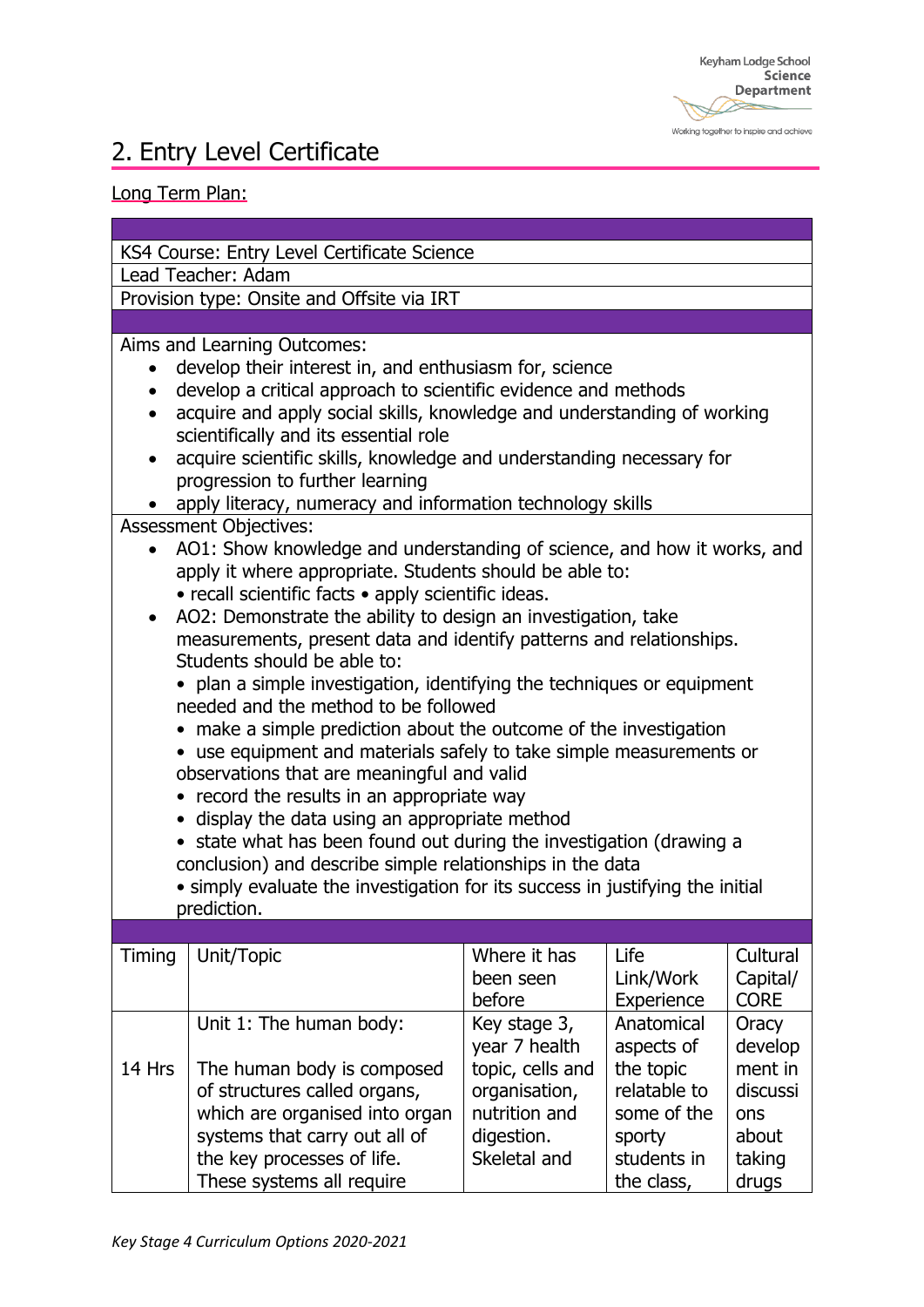|        |                                  |                 |                    | Working together to inspire and achieve |
|--------|----------------------------------|-----------------|--------------------|-----------------------------------------|
|        | energy, which is contained in    | muscular        | who also do        | and                                     |
|        | food and released in the cell by | system          | sports             | alcohol.                                |
|        | respiration. The organ systems   |                 | pathways.          |                                         |
|        |                                  |                 | <b>Discussions</b> | Charact                                 |
|        | are responsible for delivering   |                 |                    |                                         |
|        | food and oxygen to the cells     |                 | about              | er                                      |
|        | and taking away waste. All       |                 | fitness and        | building                                |
|        | these key processes, including   |                 | sporting           | learning                                |
|        | reproduction, are coordinated    |                 | injuries etc.      | about                                   |
|        | by the nervous system and a      |                 |                    | healthy                                 |
|        | hormone system. A healthy        |                 | Others in          | lifestyle                               |
|        | body can be maintained by a      |                 | the class are      | s.                                      |
| 1 Hrs  | balanced diet, exercise and a    |                 | smokers or         |                                         |
| 3 hrs  | healthy lifestyle. Health can be |                 | know               |                                         |
|        | damaged by microbes, which       |                 | smokers,           |                                         |
|        |                                  |                 |                    |                                         |
|        | can cause infectious diseases.   |                 | and learning       |                                         |
|        | The body can defend itself       |                 | about health       |                                         |
|        | against most diseases but will   |                 | within this        |                                         |
|        | sometimes need drugs in order    |                 | context is         |                                         |
|        | to alleviate the symptoms and    |                 | relatable.         |                                         |
|        | speed recovery                   |                 |                    |                                         |
|        |                                  |                 | Potential          |                                         |
|        | <b>ESA</b>                       |                 | work               |                                         |
|        | <b>TDA</b>                       |                 | experience:        |                                         |
|        |                                  |                 | Hospital visit     |                                         |
|        | Unit 2: Environment, evolution,  | Key stage 3     | Linking            | Charact                                 |
|        | and inheritance.                 | genetics and    | evolution          | er                                      |
| 14 hrs |                                  | ecology topics. | and                | develop                                 |
|        | Life on Earth is dependent on    | Cells and       | inheritance        | s as                                    |
|        | photosynthesis to fix carbon     | organisation,   | to the             | student                                 |
|        | dioxide and produce the          | photosynthesis  |                    | s learn                                 |
|        |                                  |                 | emergence          |                                         |
|        | organic molecules used as the    |                 | of covid19         | about                                   |
|        | fuels for respiration and life   |                 | places             | being a                                 |
|        | processes. Living organisms      |                 | learning in a      | respons                                 |
|        | interact with one another and    |                 | relatable          | ible                                    |
|        | their environment in many        |                 | context.           | citizen                                 |
|        | different ways. Human            |                 |                    | in terms                                |
|        | behaviours may have beneficial   |                 | Environment        | <sub>of</sub>                           |
|        | or detrimental effects on        |                 | al                 | environ                                 |
|        | natural populations and the      |                 | understandi        | mental                                  |
|        | environment. The chemicals in    |                 | ng is              | impact.                                 |
|        | the environment are              |                 | developed          |                                         |
|        | continually cycling through the  |                 | around what        |                                         |
| 1 hrs  | natural world. Life on Earth     |                 | students           |                                         |
| 3 hrs  | has evolved over time by         |                 | hear about         |                                         |
|        | natural selection, which         |                 | in the news        |                                         |
|        |                                  |                 |                    |                                         |
|        | accounts for biodiversity and    |                 | such as            |                                         |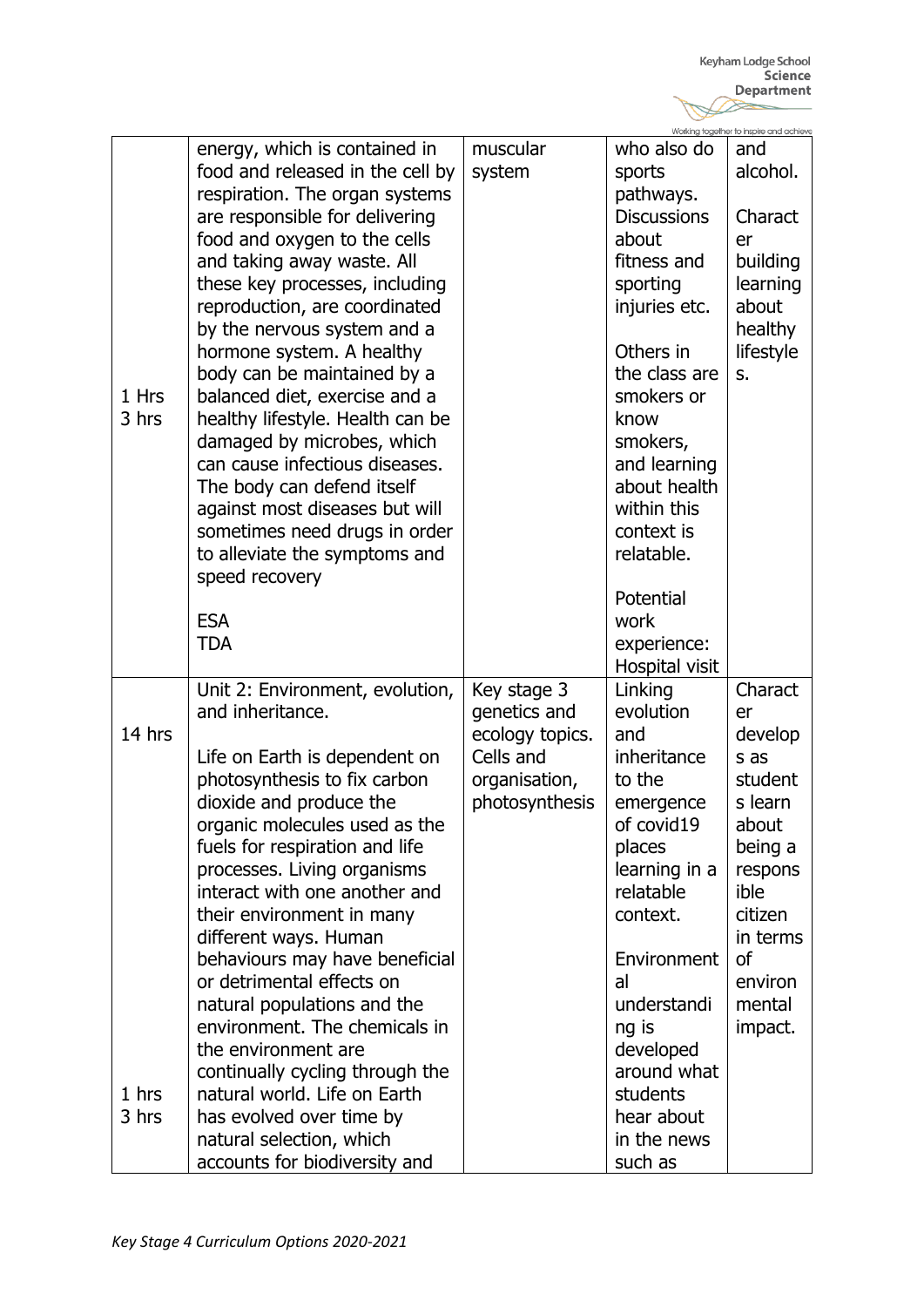|                |                                                                                                                                                                                                                                                                                                                                                                                                                                                                                                                                                                          |                                                                                                                                      |                                                                                                                                                                                                                                 | Working together to inspire and achieve |
|----------------|--------------------------------------------------------------------------------------------------------------------------------------------------------------------------------------------------------------------------------------------------------------------------------------------------------------------------------------------------------------------------------------------------------------------------------------------------------------------------------------------------------------------------------------------------------------------------|--------------------------------------------------------------------------------------------------------------------------------------|---------------------------------------------------------------------------------------------------------------------------------------------------------------------------------------------------------------------------------|-----------------------------------------|
| 14 hrs         | how organisms are related.<br>The characteristics of living<br>things depend on both their<br>environment and their<br>genome. Humans can now use<br>genetic engineering to modify<br>organisms<br><b>ESA</b><br><b>TDA</b><br>3. Elements, mixtures and<br>compounds.<br>Matter is composed of tiny<br>particles called atoms and<br>there are about 100 naturally<br>occurring types of atoms called<br>elements. Elements are shown<br>in the periodic table and are<br>either metals or non-metals.<br>Atoms are the building blocks<br>for all substances. When two | Key stage 3<br>chemistry<br><b>Atoms</b><br>elements and<br>compounds,<br>pure and<br>impure<br>substances,<br>the periodic<br>table | global<br>warming<br>and<br>pollution.<br><b>Natural</b><br>history<br>museum?<br>Some<br>students<br>have<br>ambitions<br>lying in<br>manual<br>labour<br>occupations.<br>Discussing,<br>ideas in this<br>topic in<br>terms of |                                         |
| 3 hrs<br>1 hrs | or more elements combine<br>chemically a compound is<br>produced. Different substances<br>have different combinations of<br>atoms joined together in<br>different ways, which gives<br>them different properties, such<br>as whether they are solid,<br>liquid or gaseous at room<br>temperature. Many materials<br>we use are mixtures. Mixtures<br>can be separated by processes<br>such as filtration. Polymers<br>have many useful applications.<br><b>TDA</b>                                                                                                       |                                                                                                                                      | materials<br>they may<br>use or come<br>across, and<br>why certain<br>compounds<br>are used,<br>allows<br>students to<br>see the<br>relevance.<br>Recycling<br>plant?                                                           |                                         |
|                | <b>ESA</b><br>4. Chemistry in our world                                                                                                                                                                                                                                                                                                                                                                                                                                                                                                                                  | Key stage 3                                                                                                                          | Reactions                                                                                                                                                                                                                       | Oracy                                   |
|                |                                                                                                                                                                                                                                                                                                                                                                                                                                                                                                                                                                          | chemistry                                                                                                                            | discussed in                                                                                                                                                                                                                    | develop                                 |
|                | Acids react with metals, alkalis<br>and bases to produce                                                                                                                                                                                                                                                                                                                                                                                                                                                                                                                 | Chemical                                                                                                                             | every day<br>terms;                                                                                                                                                                                                             | ment in<br>debates                      |
|                | compounds known as salts.                                                                                                                                                                                                                                                                                                                                                                                                                                                                                                                                                | reactions.                                                                                                                           | students are                                                                                                                                                                                                                    | over                                    |
|                | Many chemical reactions                                                                                                                                                                                                                                                                                                                                                                                                                                                                                                                                                  | Earth and                                                                                                                            | aware of                                                                                                                                                                                                                        | anthrop                                 |
|                | produce a change in                                                                                                                                                                                                                                                                                                                                                                                                                                                                                                                                                      | atmosphere                                                                                                                           | fire and                                                                                                                                                                                                                        | ogenic                                  |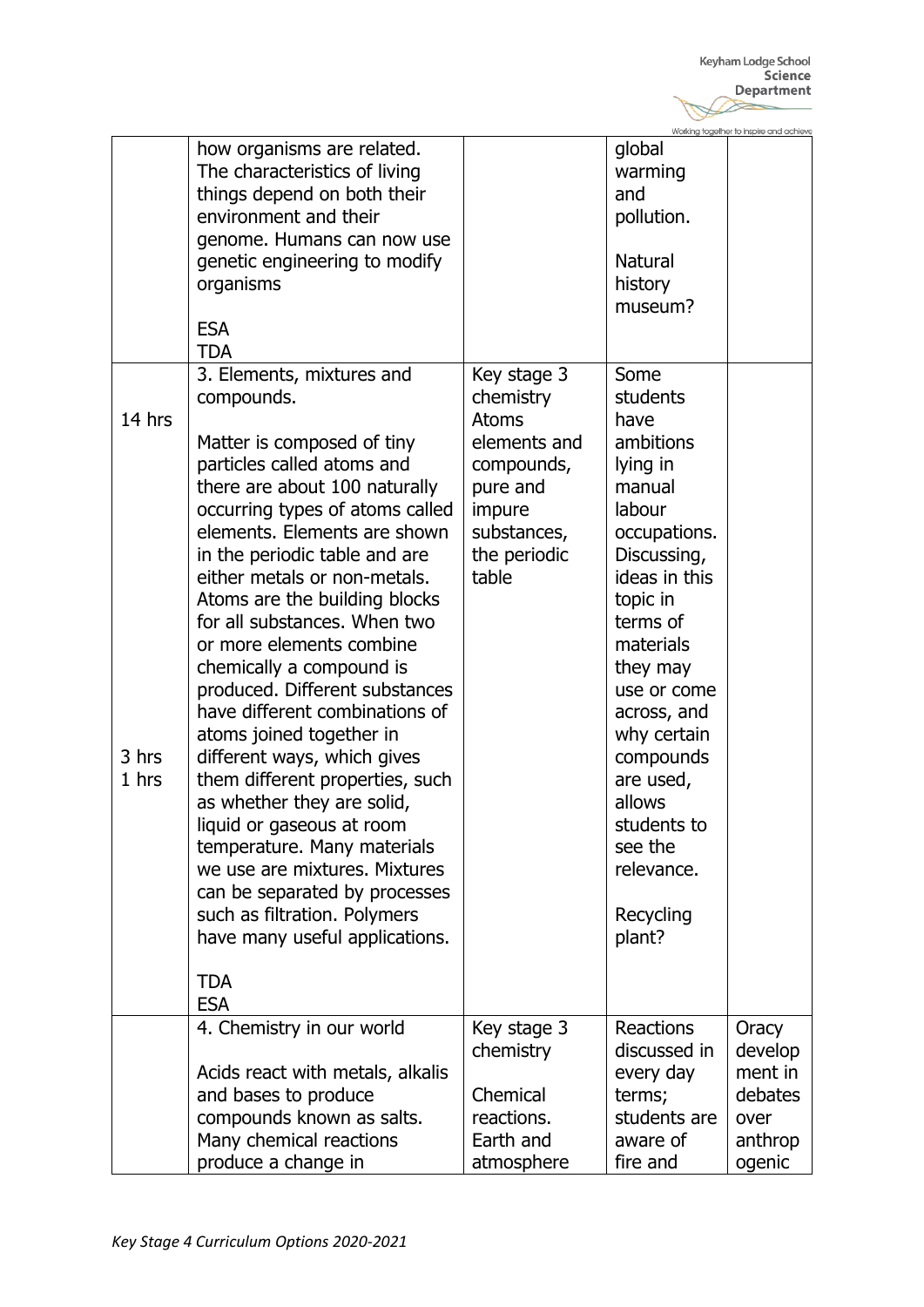|                         |                                                                                                                                                                                                                                                                                                                                                                                                                                                                                                                                                                                                                                                                                                                                                                                                                                                                      |                                                                                    |                                                                                                                               | Working together to inspire and achieve                                                                                                                                                                                                                                          |
|-------------------------|----------------------------------------------------------------------------------------------------------------------------------------------------------------------------------------------------------------------------------------------------------------------------------------------------------------------------------------------------------------------------------------------------------------------------------------------------------------------------------------------------------------------------------------------------------------------------------------------------------------------------------------------------------------------------------------------------------------------------------------------------------------------------------------------------------------------------------------------------------------------|------------------------------------------------------------------------------------|-------------------------------------------------------------------------------------------------------------------------------|----------------------------------------------------------------------------------------------------------------------------------------------------------------------------------------------------------------------------------------------------------------------------------|
| 3 hrs<br>1 hrs          | temperature. Chemical<br>reactions can be made to go<br>faster or slower by changing<br>the conditions. The Earth's<br>atmosphere has changed over<br>billions of years. Human<br>activities increase the amounts<br>of some substances in the<br>atmosphere. Water that is safe<br>to drink is essential for human<br>health.<br><b>TDA</b>                                                                                                                                                                                                                                                                                                                                                                                                                                                                                                                         |                                                                                    | cleaning<br>chemical for<br>example.<br>Soap<br>maker?                                                                        | climate<br>change.                                                                                                                                                                                                                                                               |
| 14hrs<br>3 hrs<br>1 hrs | <b>ESA</b><br>5. Energy, forces and the<br>structure of matter<br>Forces are pushes or pulls, and<br>if a force causes an object to<br>move then work is done and<br>energy is transferred. Energy<br>can be transferred usefully,<br>stored or dissipated, but<br>cannot be created or<br>destroyed. A braking force will<br>cause an energy transfer that<br>makes a vehicle slow down<br>and heats the brakes. The<br>braking distance of a vehicle<br>depends on many different<br>things, such as the speed of<br>the vehicle. The energy<br>resources available to use may<br>be divided into renewable and<br>non-renewable. Energy can<br>also be released from atoms,<br>which contain smaller particles<br>such as neutrons and protons<br>in the nucleus, because atoms<br>can break down to emit<br>particles or gamma rays.<br><b>TDA</b><br><b>ESA</b> | Key stage 3<br>energy and<br>forces topics.<br>Magnetism,<br>the particle<br>model | <b>Forces</b><br>explored in<br>relatable<br>terms, e.g.<br>forces on a<br>football or a<br>car.<br>Mechanics,<br>break pads. | <b>Resilien</b><br>ce<br>when<br>discussi<br>ng<br>unpleas<br>ant<br>topics<br>such as<br>driving<br>fatalitie<br>s due to<br>road<br>conditio<br>ns or<br>driving<br>under<br>influenc<br>e<br>resultin<br>q in<br>greater<br>thinking<br>and<br>stoppin<br>g<br>distanc<br>es. |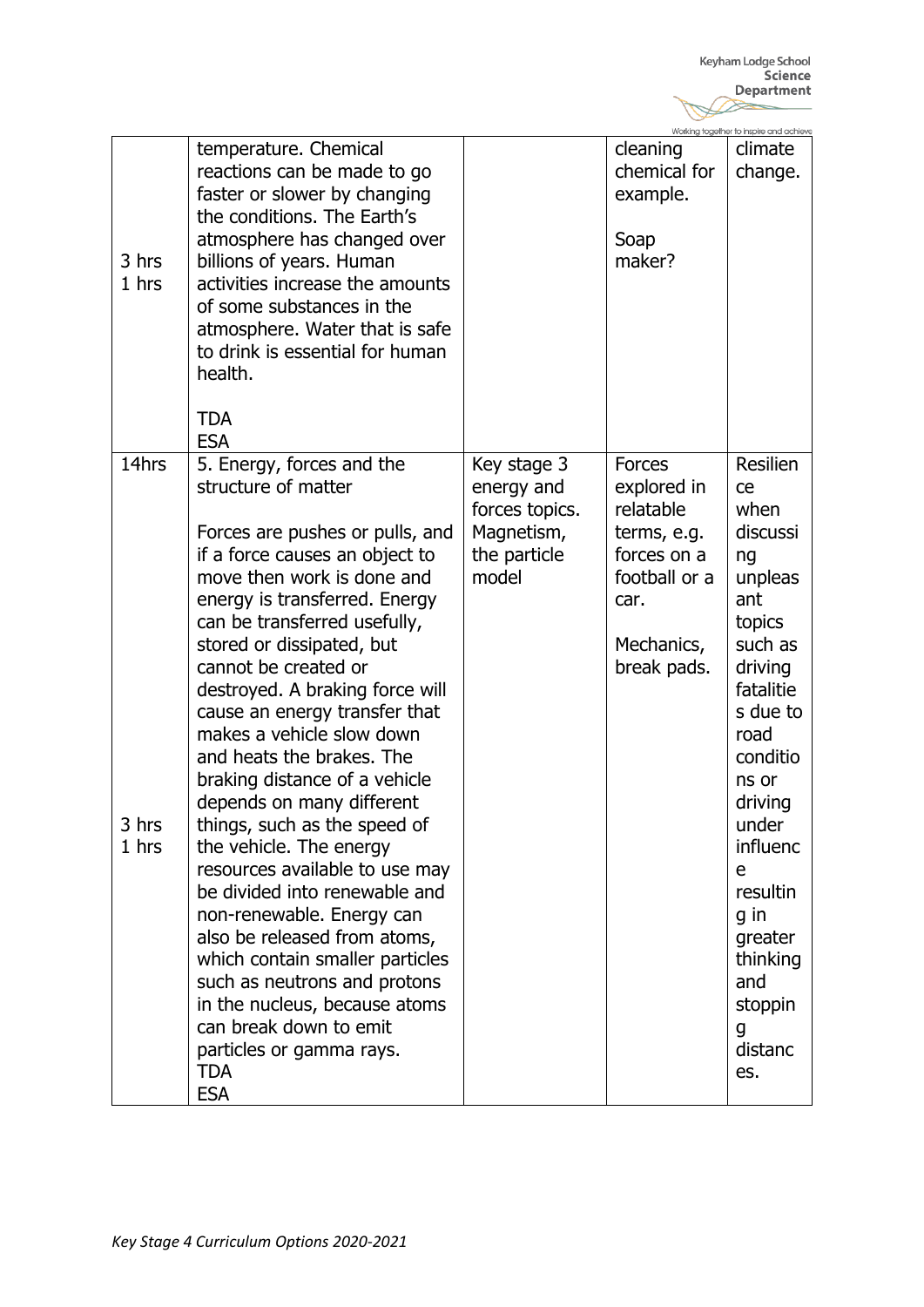|                               |                                                         |                 |                 | Working together to inspire and achieve |  |
|-------------------------------|---------------------------------------------------------|-----------------|-----------------|-----------------------------------------|--|
|                               | 6. Electricity, magnetism and                           | Key stage 3     | <b>Students</b> | <b>Debates</b>                          |  |
|                               | waves                                                   | electricity and | love their      | surroun                                 |  |
| 14                            |                                                         | magnetism       | phones,         | ding                                    |  |
|                               | Electricity is used in domestic                         | topics, static  | getting         | energy                                  |  |
|                               | and industrial situations to                            | electricity     | them to         | producti                                |  |
|                               | supply energy. Electric current                         |                 | explore         | on                                      |  |
|                               | is a flow of electrical charge                          |                 | what they       | through                                 |  |
|                               | and measured in amps. Direct                            |                 | know about      | renewa                                  |  |
|                               | current (d.c.) is supplied by                           |                 | their phones    | ble and                                 |  |
|                               | cells and alternating current                           |                 | and their       | non-                                    |  |
|                               | (a.c.) is supplied by the mains,                        |                 | circuitry etc.  | renewa                                  |  |
|                               | but in both cases the size of                           |                 | is a good       | ble                                     |  |
|                               | the current depends on the                              |                 | way to          | means.                                  |  |
|                               | resistance in the circuit. When                         |                 | make the        |                                         |  |
|                               | a current flows through a coil                          |                 | lesson          |                                         |  |
|                               | of wire an electromagnet is                             |                 | relatable.      |                                         |  |
|                               | formed, which like permanent                            |                 |                 |                                         |  |
| 3 hrs<br>1 hrs                | magnets, can exert a force<br>over a distance. Electric |                 | Electrician.    |                                         |  |
|                               | currents can also be used to                            |                 |                 |                                         |  |
|                               | produce electromagnetic                                 |                 |                 |                                         |  |
|                               | waves, which have many uses                             |                 |                 |                                         |  |
|                               | including the transmission of                           |                 |                 |                                         |  |
|                               | information and the transfer of                         |                 |                 |                                         |  |
|                               | energy from one place to                                |                 |                 |                                         |  |
|                               | another.                                                |                 |                 |                                         |  |
|                               |                                                         |                 |                 |                                         |  |
|                               | <b>TDA</b>                                              |                 |                 |                                         |  |
|                               | <b>ESA</b>                                              |                 |                 |                                         |  |
|                               | <b>Entries and Codes:</b>                               |                 |                 |                                         |  |
| Single Award entry code: 5961 |                                                         |                 |                 |                                         |  |
| Double Award entry code: 5962 |                                                         |                 |                 |                                         |  |

### 3. Combined Science Trilogy

#### Long Term Plans:

KS4 Course: Combined Science Trilogy (Year 1)

Lead Teacher: Adam

Provision type: classroom based

Aims and Learning Outcomes:

 GCSE study in combined science provides the foundations for understanding the material world. Scientific understanding is changing our lives and is vital to the world's future prosperity, and all students should be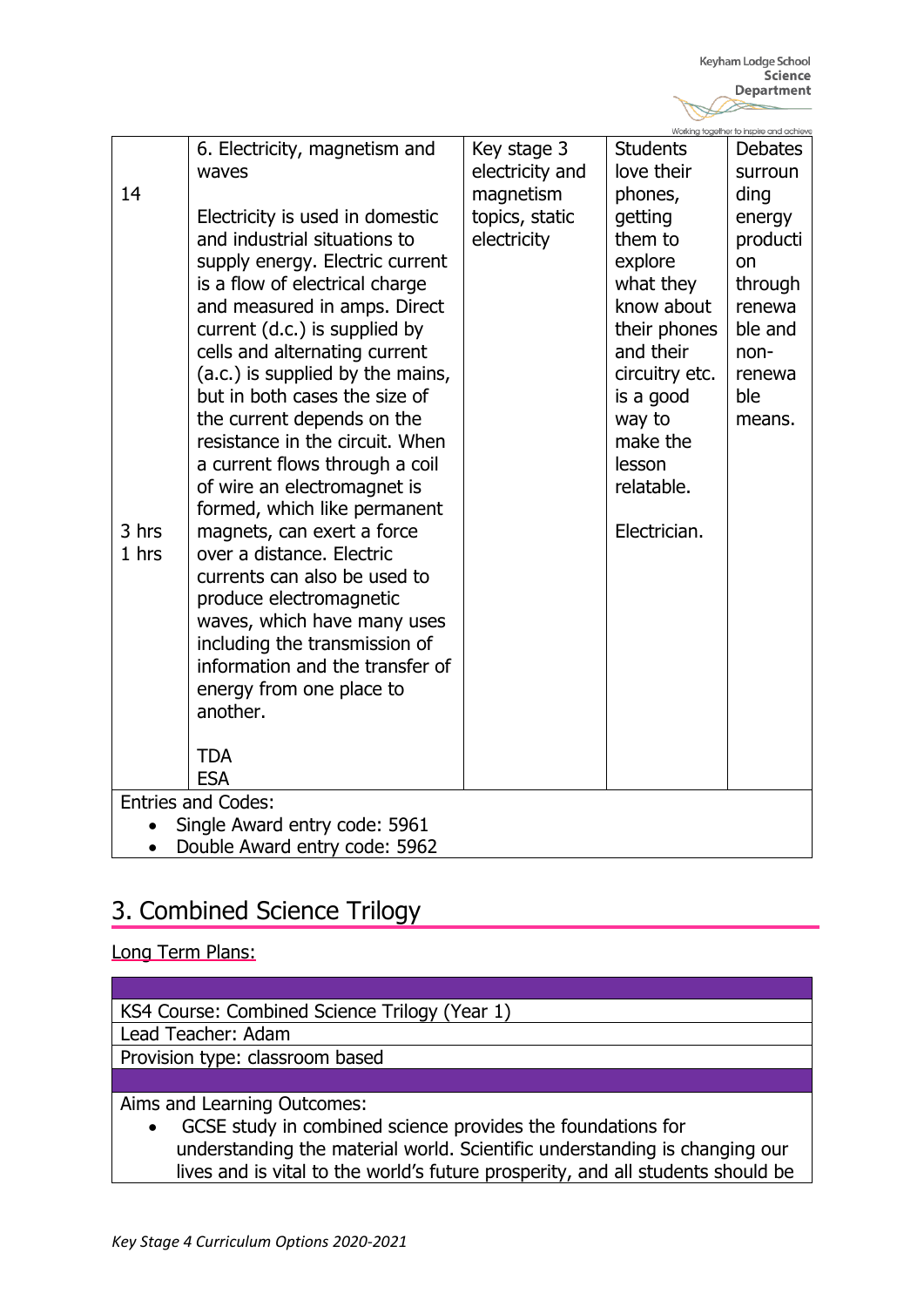| Working together to inspire and achieve                                       |
|-------------------------------------------------------------------------------|
| taught essential aspects of the knowledge, methods, processes and uses of     |
| science. They should be helped to appreciate how the complex and diverse      |
| phenomena of the natural world can be described in terms of a small           |
| number of key ideas relating to the sciences which are both inter-linked,     |
|                                                                               |
| and are of universal application. These key ideas include:                    |
| . the use of conceptual models and theories to make sense of the observed     |
| diversity of natural phenomena                                                |
| •the assumption that every effect has one or more cause                       |
| .that change is driven by differences between different objects and systems   |
| when they interact                                                            |
| .that many such interactions occur over a distance and over time without      |
| direct contact                                                                |
| •that science progresses through a cycle of hypothesis, practical             |
|                                                                               |
| experimentation, observation, theory development and review                   |
| .that quantitative analysis is a central element both of many theories and of |
| scientific methods of inquiry.                                                |
| These key ideas are relevant in different ways and with different emphases    |
| in the three subjects as part of combined science: examples of their          |
| relevance are given for each subject in the introductions: Biology subject    |
| content, Chemistry subject content and Physics subject content. GCSE          |
| specifications in combined award science should enable students to:           |
|                                                                               |
| •develop scientific knowledge and conceptual understanding through the        |
| specific disciplines of biology, chemistry and physics                        |
| •develop understanding of the nature, processes and methods of science,       |
| through different types of scientific enquiries that help them to answer      |
| scientific questions about the world around them                              |
| •develop and learn to apply observational, practical, modelling, enquiry and  |
| problem-solving skills, both in the laboratory, in the field and in other     |
| learning environments                                                         |
| •develop their ability to evaluate claims based on science through critical   |
| analysis of the methodology, evidence and conclusions, both qualitatively     |
|                                                                               |
| and quantitatively.                                                           |
| Biology, chemistry and physics should be studied in ways that help students   |
| to develop curiosity about the natural world, insight into how science works, |
| and appreciation of its relevance to their everyday lives. The scope and      |
| nature of such study should be broad, coherent, practical and satisfying,     |
| and thereby encourage students to be inspired, motivated and challenged       |
| by the subject and its achievements.                                          |
| <b>Assessment Objectives:</b>                                                 |
| Assessment objectives (AOs) are set by Ofqual and are the same across all     |
| GCSE Combined Science: Trilogy specifications and all exam boards. The        |
|                                                                               |
| exams will measure how students have achieved the following assessment        |
| objectives.                                                                   |
| •AO1: Demonstrate knowledge and understanding of: scientific ideas;           |
| scientific techniques and procedures.                                         |
|                                                                               |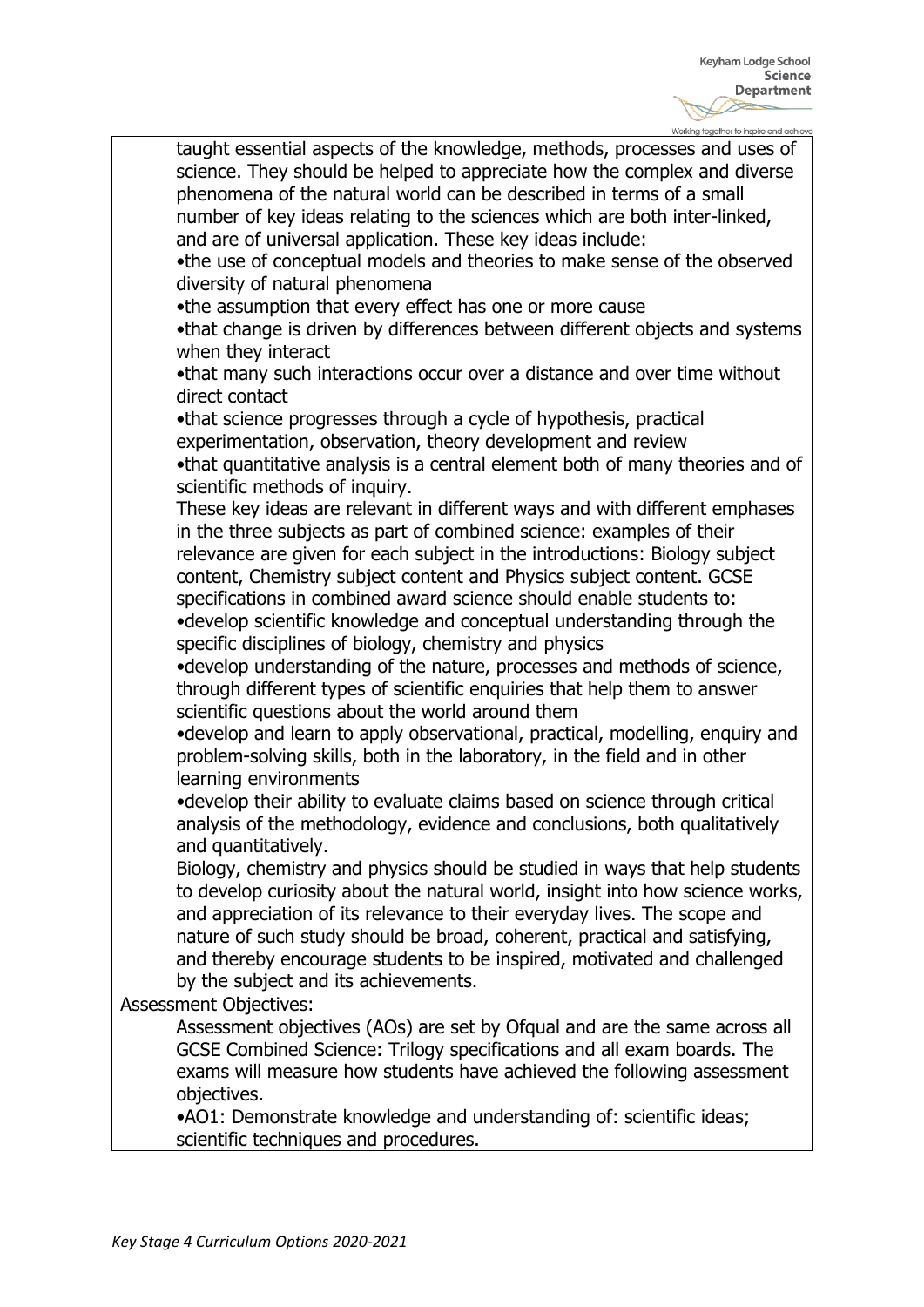•AO2: Apply knowledge and understanding of: scientific ideas; scientific enquiry, techniques and procedures. •AO3: Analyse information and ideas to: interpret and evaluate; make judgments and draw conclusions; develop and improve experimental procedures **Suggested** Timing Unit/Topic Where it has been seen before Life Link/Work **Experience Cultural** Capital/CORE 24hrs 27hrs Unit 1 – Cell Biology and organisation Cells are the basic unit of all forms of life. In this section we explore how structural differences between types of cells enables them to perform specific functions within the organism. These differences in cells are controlled by genes in the nucleus. For an organism to grow, cells must divide by mitosis producing two new identical cells. If cells are isolated at an early stage of growth before they have become too specialised, they can retain their ability to grow into a range of different types of cells. This phenomenon has led to the development of stem cell technology. This is a Old KS3 topics: Cells and organisation Genetics and evolution. Old KS3: Year 7 – atoms elements and compounds. Year 8 periodic table Ideas of genes controlling cells and genetic conditions relate to real life, as students have friends/family with conditions that they can understand. **Cancer** research UK talk? Severn Trent Water? **Opportunities** to develop character and oracy by debating ethics surrounding stem cell usage and genetic conditions. **Opportunities** to develop character as students grapple with abstract ideas beyond themselves and daily life. Students may gain an appreciation for being part of a wider whole, made of the same 'stuff' as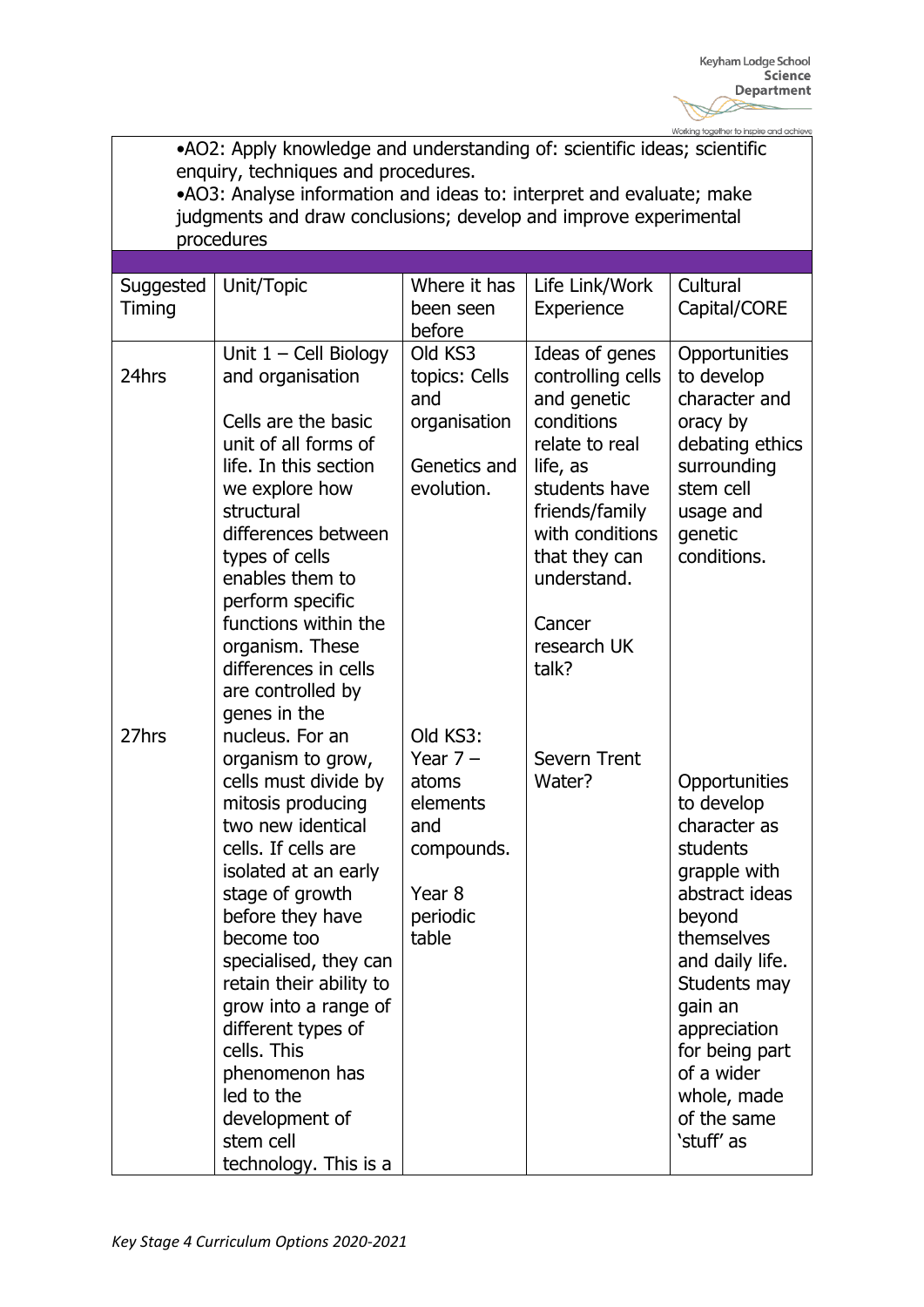|       |                                                                                     |                    |                                    | Working together to inspire and achieve |
|-------|-------------------------------------------------------------------------------------|--------------------|------------------------------------|-----------------------------------------|
|       | new branch of<br>medicine that allows<br>doctors to repair                          |                    |                                    | everything<br>else.                     |
|       | damaged organs by<br>growing new tissue<br>from stem cells.                         |                    |                                    |                                         |
|       | Atomic structure<br>and the periodic<br>table                                       |                    |                                    |                                         |
|       | The periodic table<br>provides chemists<br>with a structured<br>organisation of the |                    |                                    |                                         |
|       | known chemical<br>elements from<br>which they can                                   |                    |                                    |                                         |
|       | make sense of their<br>physical and<br>chemical properties.                         |                    |                                    |                                         |
|       | The historical<br>development of the<br>periodic table and                          |                    |                                    |                                         |
|       | models of atomic<br>structure provide<br>good examples of                           |                    |                                    |                                         |
|       | how scientific ideas<br>and explanations<br>develop over time as                    |                    |                                    |                                         |
|       | new evidence<br>emerges. The                                                        |                    |                                    |                                         |
|       | arrangement of<br>elements in the<br>modern periodic                                |                    |                                    |                                         |
|       | table can be<br>explained in terms<br>of atomic structure                           |                    |                                    |                                         |
|       | which provides<br>evidence for the<br>model of a nuclear                            |                    |                                    |                                         |
|       | atom with electrons<br>in energy levels.                                            |                    |                                    |                                         |
|       | Unit $3$ – Infection<br>and response.                                               | Old KS3            | Students will<br>be able to        | Oracy skills<br>utilised when           |
| 12hrs |                                                                                     | Health (Year<br>7) | relate to the<br>topic as it links | discussing<br>their thoughts            |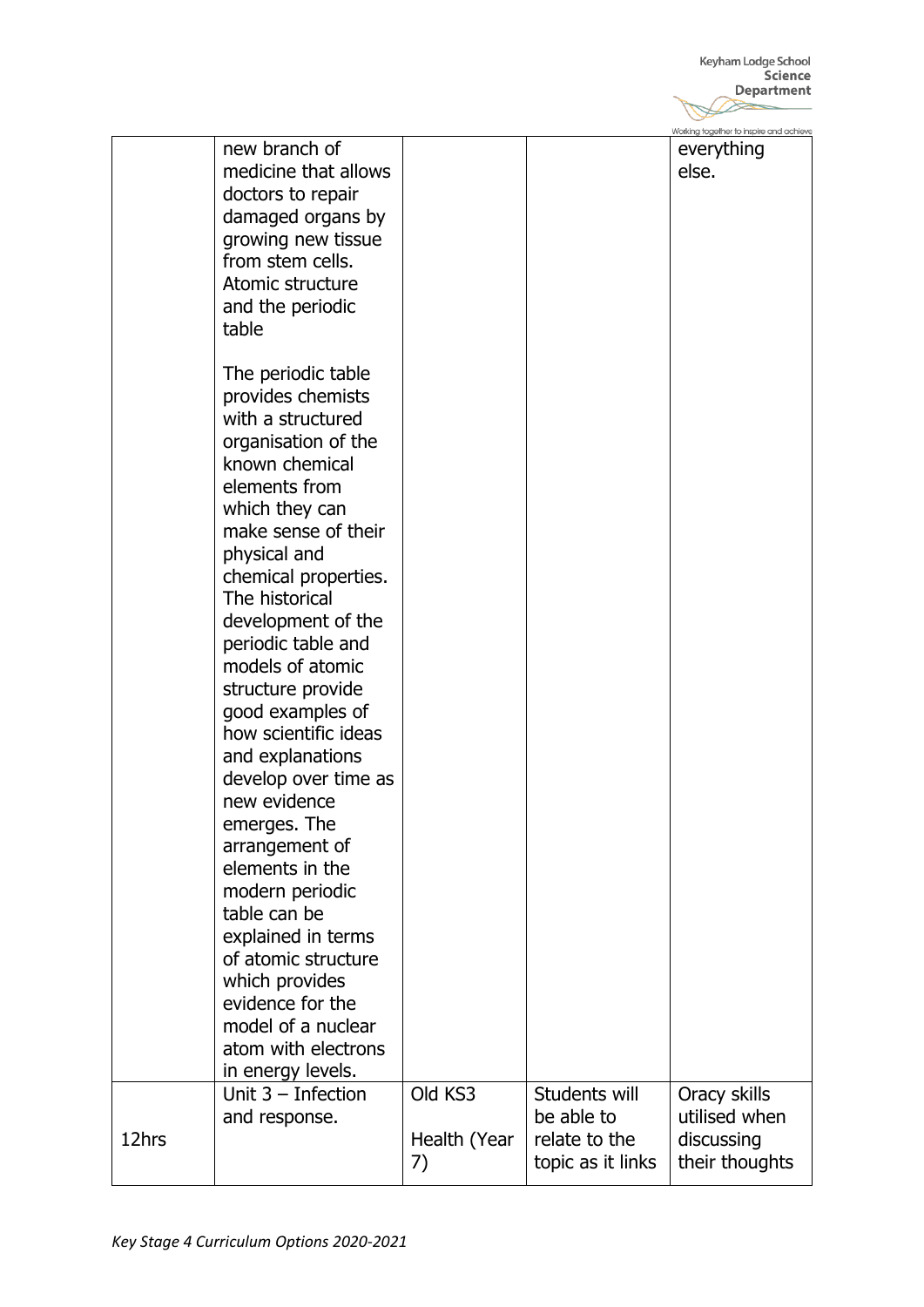|                        |              |                 | Working together to inspire and achieve |
|------------------------|--------------|-----------------|-----------------------------------------|
| Pathogens are          |              | strongly to the | on the                                  |
| microorganisms         | Cells and    | current         | coronavirus                             |
| such as viruses and    | organisation | coronavirus     | and the                                 |
| bacteria that cause    | (year 7)     | pandemic.       | efficacy of                             |
| infectious diseases    |              |                 | lockdown                                |
| in animals and         |              | Hospital visit? | restrictions,                           |
| plants. They depend    |              | Jay in for a    | given the                               |
| on their host to       |              | talk?           | knowledge                               |
| provide the            |              | Sue's           | they have                               |
| conditions and         |              | experience as   | gained                                  |
| nutrients that they    |              | a nurse.        | throughout the                          |
| need to grow and       |              |                 | topic. Ethics                           |
| reproduce. They        |              |                 | will also be                            |
| frequently produce     |              |                 | discussed in a                          |
| toxins that damage     |              |                 | similar fashion.                        |
| tissues and make us    |              |                 |                                         |
| feel ill. This section |              |                 |                                         |
| will explore how we    |              |                 |                                         |
| can avoid diseases     |              |                 |                                         |
| by reducing contact    |              |                 |                                         |
| with them, as well     |              |                 |                                         |
| as how the body        |              |                 |                                         |
| uses barriers against  |              |                 |                                         |
| pathogens. Once        |              |                 |                                         |
| inside the body our    |              |                 |                                         |
| immune system is       |              |                 |                                         |
| triggered which is     |              |                 |                                         |
| usually strong         |              |                 |                                         |
| enough to destroy      |              |                 |                                         |
| the pathogen and       |              |                 |                                         |
| prevent disease.       |              |                 |                                         |
| When at risk from      |              |                 |                                         |
| unusual or             |              |                 |                                         |
| dangerous diseases     |              |                 |                                         |
| our body's natural     |              |                 |                                         |
| system can be          |              |                 |                                         |
| enhanced by the        |              |                 |                                         |
| use of vaccination.    |              |                 |                                         |
| Since the 1940s a      |              |                 |                                         |
| range of antibiotics   |              |                 |                                         |
| have been              |              |                 |                                         |
| developed which        |              |                 |                                         |
| have proved            |              |                 |                                         |
| successful against a   |              |                 |                                         |
| number of lethal       |              |                 |                                         |
| diseases caused by     |              |                 |                                         |
| bacteria.              |              |                 |                                         |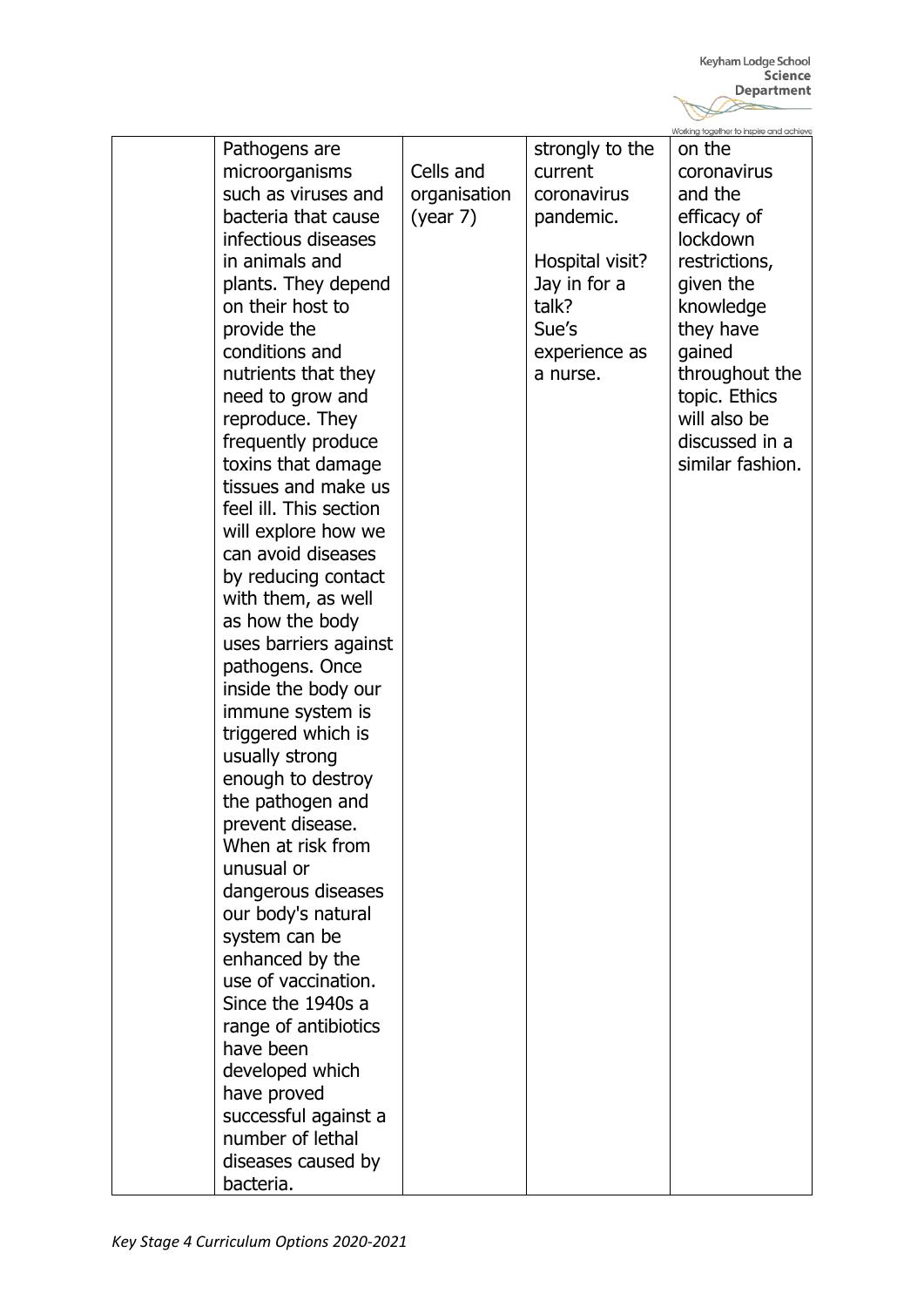Working together to inspire and achieve

|       | Unfortunately many<br>groups of bacteria<br>have now become<br>resistant to these<br>antibiotics. The race<br>is now on to develop<br>a new set of<br>antibiotics.            |                                       |                                                                                                                   |                                                                                                   |
|-------|-------------------------------------------------------------------------------------------------------------------------------------------------------------------------------|---------------------------------------|-------------------------------------------------------------------------------------------------------------------|---------------------------------------------------------------------------------------------------|
| 15hrs | evolution<br>In this section we<br>will discover how<br>the number of<br>chromosomes are<br>halved during                                                                     | Genetics and<br>evolution<br>(Year 9) | well as<br>friends/family<br>with genetic<br>conditions are<br>both relatable<br>issues rooted<br>in the ideas of | when<br>discussing<br>perhaps<br>uncomfortable<br>topics of<br>genetic<br>disorders.              |
|       | meiosis and then<br>combined with new<br>genes from the<br>sexual partner to<br>produce unique<br>offspring. Gene<br>mutations occur                                          |                                       | inheritance,<br>variation and<br>evolution.<br>Natural history<br>museum.<br>Attenborough.                        | Plenty of<br>opportunities<br>to develop<br>oracy skills<br>with many<br>ethical debates<br>about |
|       | continuously and on<br>rare occasions can<br>affect the<br>functioning of the<br>animal or plant.<br>These mutations<br>may be damaging<br>and lead to a<br>number of genetic |                                       | Zebra fish<br>man?                                                                                                | conditions and<br>sensitivity to<br>these issues.                                                 |
|       | disorders or death.<br>Very rarely a new<br>mutation can be<br>beneficial and<br>consequently, lead<br>to increased fitness<br>in the individual.                             |                                       |                                                                                                                   |                                                                                                   |
|       | Variation generated<br>by mutations and<br>sexual reproduction<br>is the basis for<br>natural selection;<br>this is how species                                               |                                       |                                                                                                                   |                                                                                                   |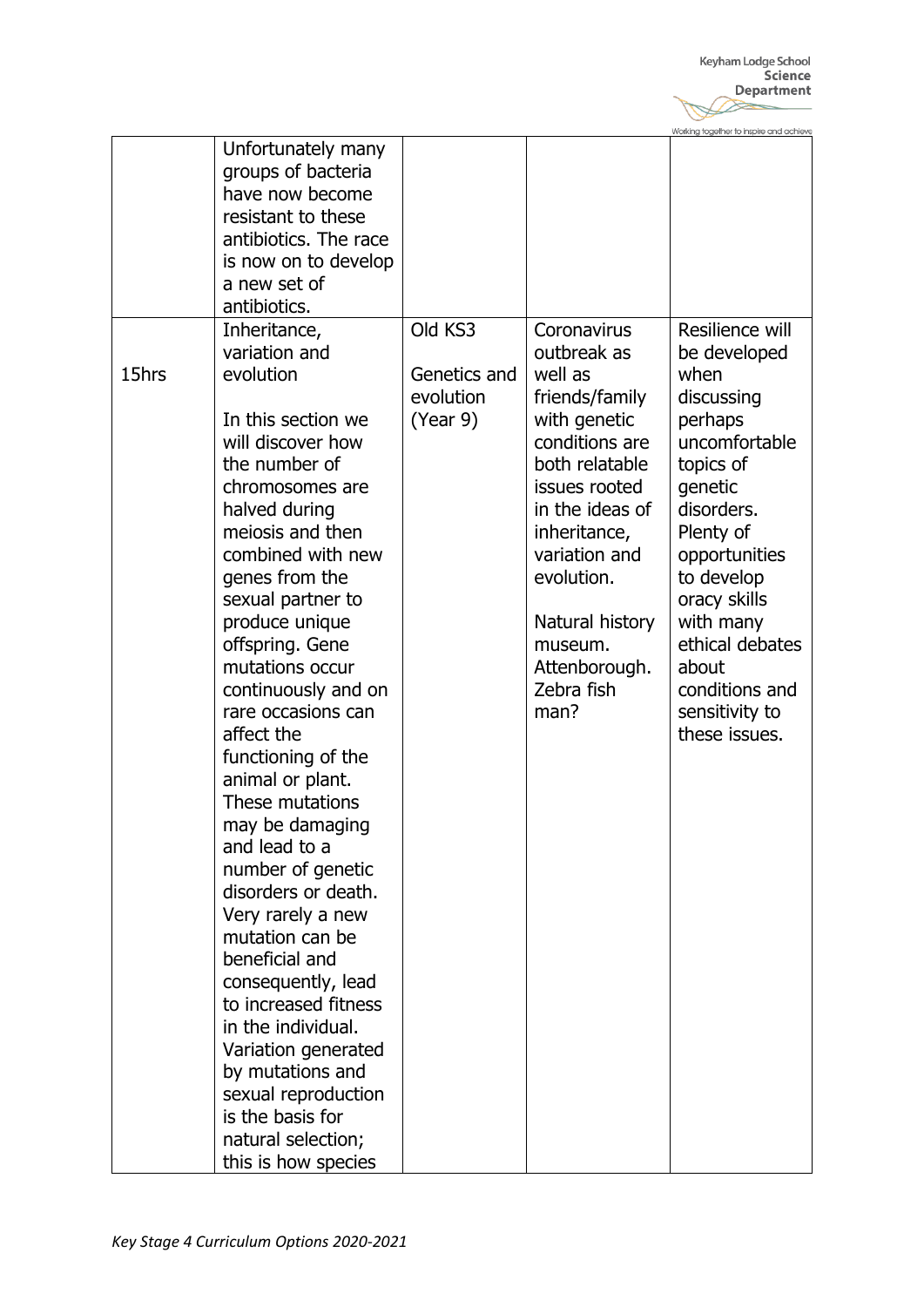Keyham Lodge School<br>**Science**<br>**Department**  $\gg$ 

Working together to inspire and achieve

|       | evolve. An<br>understanding of<br>these processes has<br>allowed scientists to<br>intervene through<br>selective breeding to<br>produce livestock<br>with favoured<br>characteristics. Once<br>new varieties of<br>plants or animals<br>have been produced<br>it is possible to<br>clone individuals to<br>produce larger<br>numbers of identical<br>individuals all<br>carrying the<br>favourable |                                                         |                                                                                   |                                                                |
|-------|----------------------------------------------------------------------------------------------------------------------------------------------------------------------------------------------------------------------------------------------------------------------------------------------------------------------------------------------------------------------------------------------------|---------------------------------------------------------|-----------------------------------------------------------------------------------|----------------------------------------------------------------|
|       | characteristic.<br>Scientists have now<br>discovered how to                                                                                                                                                                                                                                                                                                                                        |                                                         |                                                                                   |                                                                |
|       | take genes from one<br>species and<br>introduce them in to<br>the genome of<br>another by a<br>process called<br>genetic engineering.<br>In spite of the huge                                                                                                                                                                                                                                      |                                                         |                                                                                   |                                                                |
|       | potential benefits<br>that this technology<br>can offer, genetic<br>modification still<br>remains highly<br>controversial.                                                                                                                                                                                                                                                                         |                                                         |                                                                                   |                                                                |
| 12hrs | <b>Organic Chemistry</b><br>The chemistry of<br>carbon compounds<br>is so important that                                                                                                                                                                                                                                                                                                           | Year 7:<br><b>Atoms</b><br>elements<br>and<br>compounds | Should be<br>easily relatable<br>as every single<br>living thing we<br>know of is | Character<br>building may<br>ensue when<br>discussing<br>human |
|       | it forms a separate<br>branch of chemistry.<br>A great variety of<br>carbon compounds                                                                                                                                                                                                                                                                                                              | The particle<br>model                                   | carbon based.<br>Further,<br>organic<br>compounds                                 | consumption<br>of carbon<br>compounds<br>and the output        |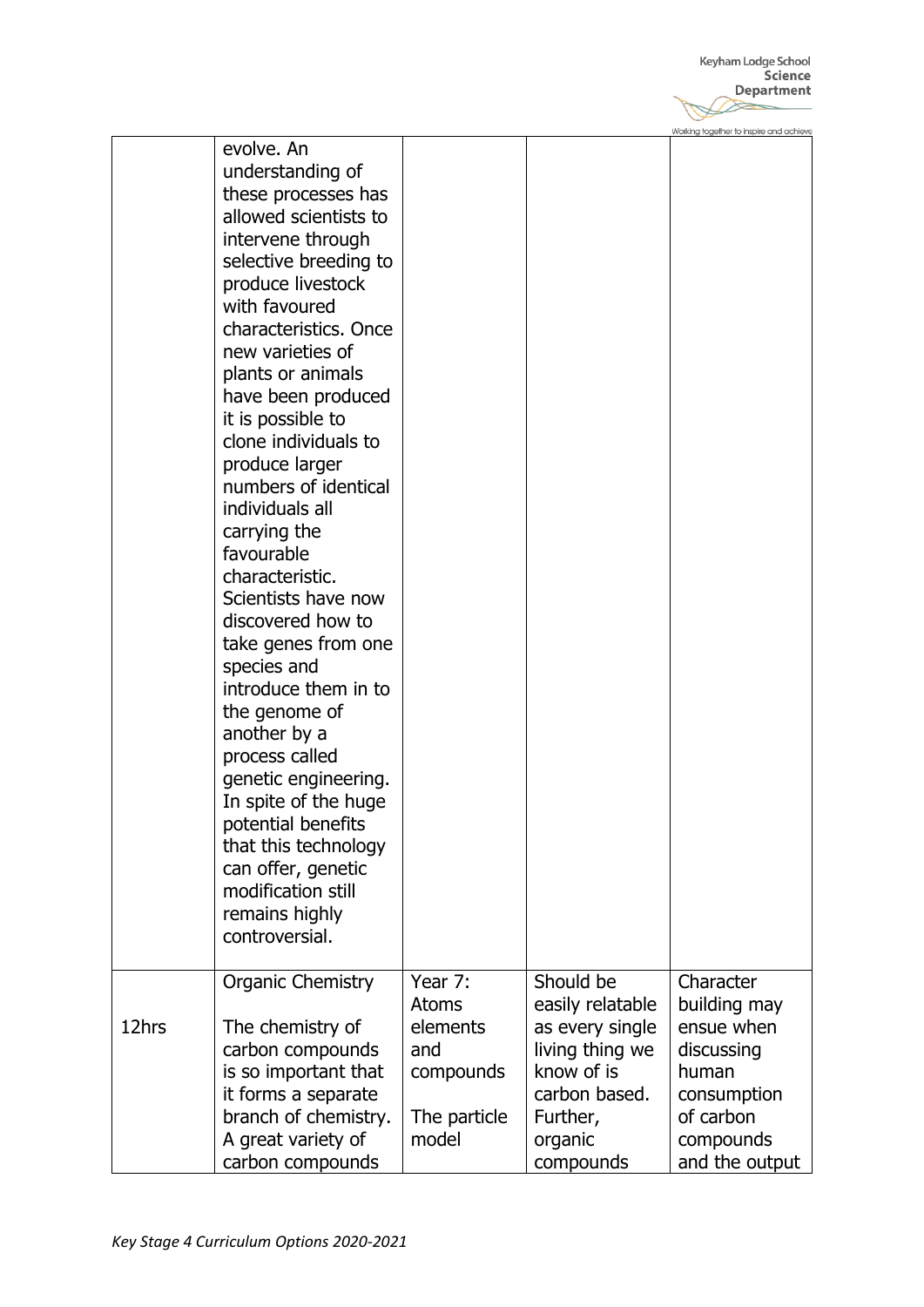|                                                                                 |           |                 | Working together to inspire and achieve |  |
|---------------------------------------------------------------------------------|-----------|-----------------|-----------------------------------------|--|
| is possible because                                                             | Year 8:   | such as oil and | of carbon from                          |  |
| carbon atoms can                                                                | Chemical  | other fossil    | human society                           |  |
| form chains and                                                                 | reactions | fuels with      |                                         |  |
| rings linked by C-C                                                             |           | which we are    |                                         |  |
| bonds. This branch                                                              |           | familiar stem   |                                         |  |
| of chemistry gets its                                                           |           | from once-      |                                         |  |
| name from the fact                                                              |           | living          |                                         |  |
| that the main                                                                   |           | plants/animals. |                                         |  |
| sources of organic                                                              |           |                 |                                         |  |
| compounds are                                                                   |           | Ratcliffe       |                                         |  |
| living, or once-living                                                          |           | powerplant.     |                                         |  |
| materials from                                                                  |           | Pharamceutical  |                                         |  |
| plants and animals.                                                             |           | chemistry.      |                                         |  |
| These sources                                                                   |           |                 |                                         |  |
| include fossil fuels                                                            |           |                 |                                         |  |
| which are a major                                                               |           |                 |                                         |  |
| source of feedstock                                                             |           |                 |                                         |  |
| for the                                                                         |           |                 |                                         |  |
| petrochemical                                                                   |           |                 |                                         |  |
| industry. Chemists                                                              |           |                 |                                         |  |
| are able to take                                                                |           |                 |                                         |  |
| organic molecules                                                               |           |                 |                                         |  |
| and modify them in                                                              |           |                 |                                         |  |
| many ways to make                                                               |           |                 |                                         |  |
| new and useful                                                                  |           |                 |                                         |  |
| materials such as                                                               |           |                 |                                         |  |
| polymers,                                                                       |           |                 |                                         |  |
| pharmaceuticals,                                                                |           |                 |                                         |  |
| perfumes and                                                                    |           |                 |                                         |  |
| flavourings, dyes                                                               |           |                 |                                         |  |
| and detergents                                                                  |           |                 |                                         |  |
| <b>Entries and Codes:</b>                                                       |           |                 |                                         |  |
| AQA GCSE in Combined Science: Trilogy Foundation 8464F Higher8464H<br>$\bullet$ |           |                 |                                         |  |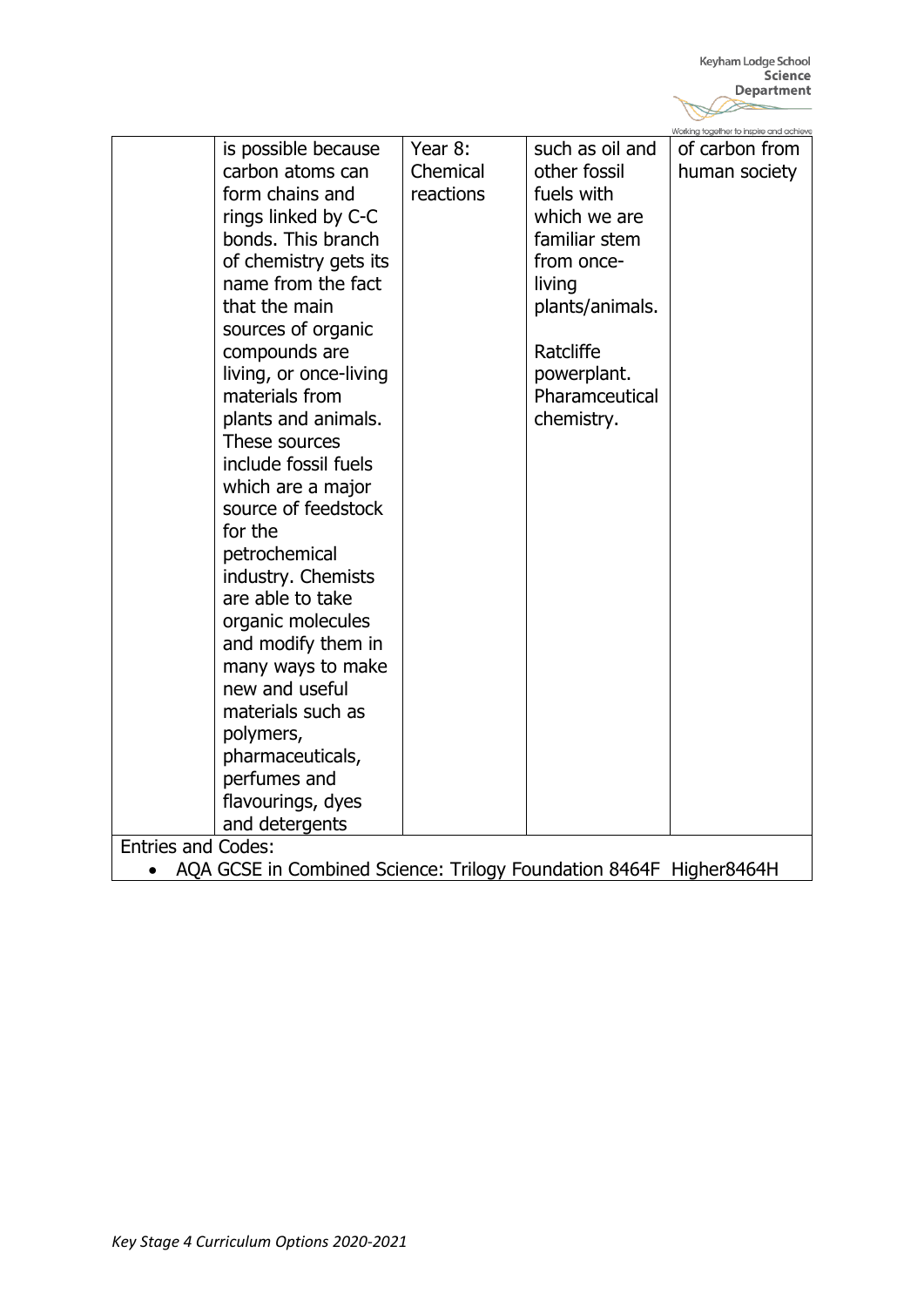### 4. Cambridge National Sports Science

#### Long Term Plans:

#### KS4 Course: Sports Science Condensed (one year course)

Lead Teacher: Danny

Provision type: Onsite

#### Aims and Learning Outcomes:

Learners will know how to prepare participants to take part in physical activity in a way which minimises the risk of injuries occurring, how to react to common injuries that can occur during sport and how to recognise the symptoms of some common medical conditions, providing a good foundation to undertake formal first aid training and qualifications.

Learners will consider the variety of ways in which technology is being used in sport to enhance both performance and the experience of sport for performers and for spectators. They will also develop an appreciated of some of the counterarguments regarding the increasing use of technology in sport.

Learners will develop knowledge and understanding of the principles and methods of training and the application of these in the design of training programmes along with practical skills in fitness testing.

Learners will understand key aspects of the structure and function of the musculoskeletal and cardio-respiratory systems and investigate some of the changes which occur to them in response to short and long-term physical activity.

Assessment Objectives:

**Topic:** Technology in sport

To Know how technology is used in sport and to understand the positive effects of sports technology has upon various sports and spectators. The students will also understand the negative effects of sports technology as well as being able to evaluate the impact certain technologies have had upon various sports.

**Topic:** Applying principles of training

Students will know the principles of training in a sporting context and be able to identify how training methods target different fitness components. Students will then conduct a series of fitness tests before identifying an area to improve and undertaking a 6 week training programme.

**Topic:** Body's response to physical activity

Students will know the key components of the musculo-skeletal and cardiorespiratory systems, their functions and roles as well as understanding the importance of the musculo-skeletal and cardio-respiratory systems in health and fitness. Students will be shown how to assess the short and long-term effects of physical activity on the musculo-skeletal and cardio-respiratory systems. **Topic:** Reducing the risk of sporting injuries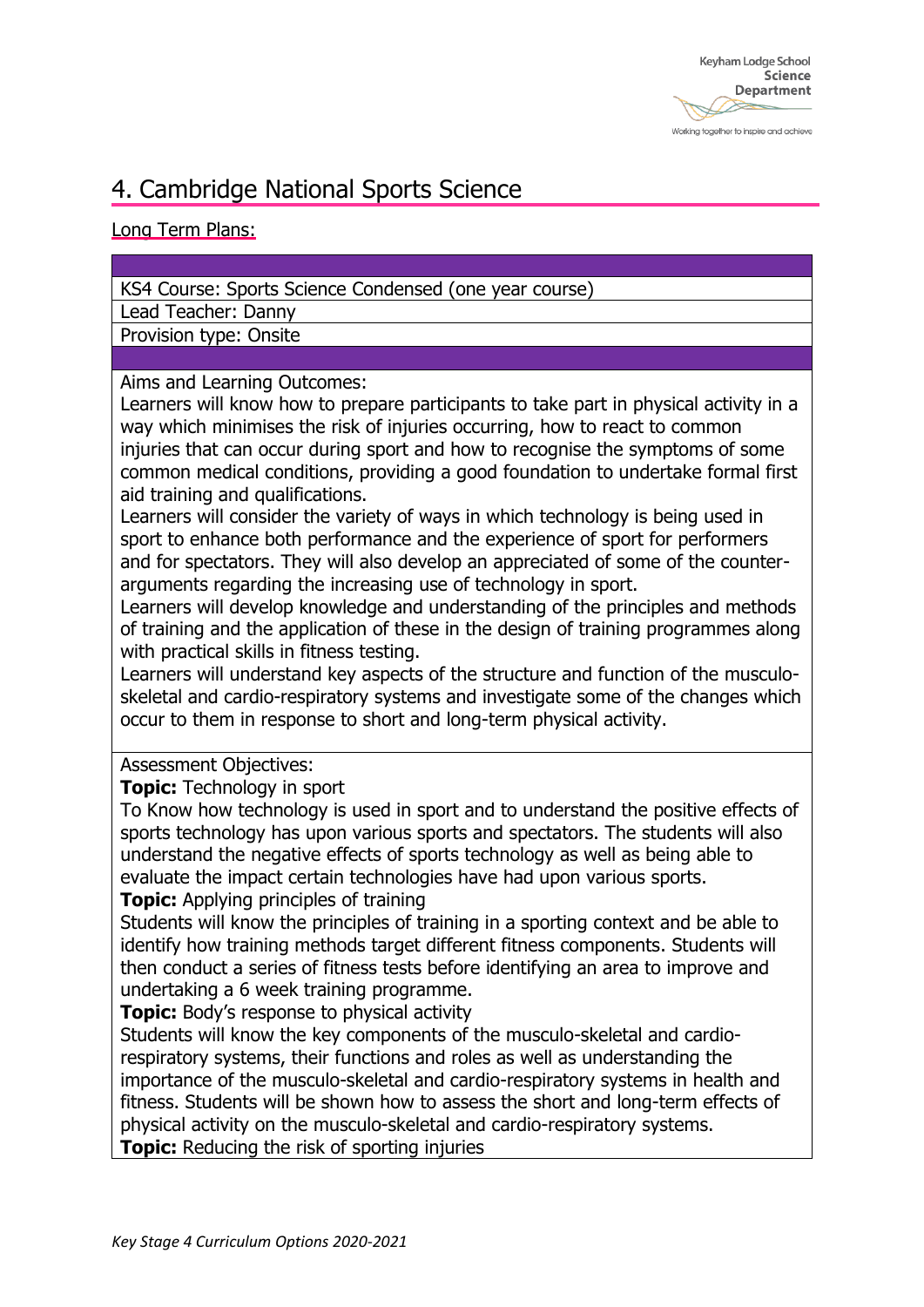Apply knowledge and understanding of; sporting events, participants, techniques and link this to the prevention of injuries.

To understand different factors which influence the risk of injury and to be able to link certain sporting injuries to a particular sport.

To understand how appropriate warm up and cool down routines can help to prevent injury and the importance of undertaken a rigorous warm up before physical activity and a thorough cool down after any prolonged period of activity. To know how to respond to injuries within a sporting context and the procedures needed before leading any sessions.

To know how to respond to common medical conditions and why this is important when playing sport.

| Suggested<br>Timing           | Unit/Topic                                                                                                                                                                                                                                                                                                                                                                                                                           | Where it<br>has<br>been<br>seen<br>before | Life Link/Work<br>Experience                                                                                                                                                                                                                                                                                                                                                                                                                                                                                                                    | Cultural<br>Capital/CORE                                                                                                                                                                             |
|-------------------------------|--------------------------------------------------------------------------------------------------------------------------------------------------------------------------------------------------------------------------------------------------------------------------------------------------------------------------------------------------------------------------------------------------------------------------------------|-------------------------------------------|-------------------------------------------------------------------------------------------------------------------------------------------------------------------------------------------------------------------------------------------------------------------------------------------------------------------------------------------------------------------------------------------------------------------------------------------------------------------------------------------------------------------------------------------------|------------------------------------------------------------------------------------------------------------------------------------------------------------------------------------------------------|
| 3-4hrs<br>1.5 hours<br>5-6hrs | Technology in<br>sport<br>The importance of<br>being ahead of the<br>game when it<br>comes to<br>innovation.<br>How technology is<br>used to enhance<br>performance,<br>game play and<br>spectatorship.<br>LO <sub>1</sub><br>Know how fitness<br>testing, training<br>aids, equipment,<br>injury prevention<br>and recovery,<br>clothing and<br>footwear impacts<br>athletes.<br>How technology is<br>used to enhance<br>game play. | Key<br>stage 3<br>(PE<br>lesson)          | Knowing jobs and<br>careers that are<br>available due to<br>these technologies.<br>Use of various<br>presentation skills.<br>How certain<br>technologies work.<br>Use of infrared,<br>speed guns.<br><b>Discussions</b><br>regarding<br>aerodynamics and<br>how this works.<br>Applying maths to<br>the sporting<br>technologies.<br>Editorial skills, how<br>to present a news<br>article.<br>Research skills<br>using the internet<br>and other forms of<br>informative tools<br>such as libraries.<br>The importance of<br>opinion in sport. | Technology is<br>everywhere and<br>is an important<br>tool to enjoy<br>sport even more<br>than we do<br>already. How it<br>can be used to<br>improve general<br>fitness and sport<br>aims and goals. |
|                               | Know the impact<br>of video                                                                                                                                                                                                                                                                                                                                                                                                          |                                           | The use of<br>debating and                                                                                                                                                                                                                                                                                                                                                                                                                                                                                                                      |                                                                                                                                                                                                      |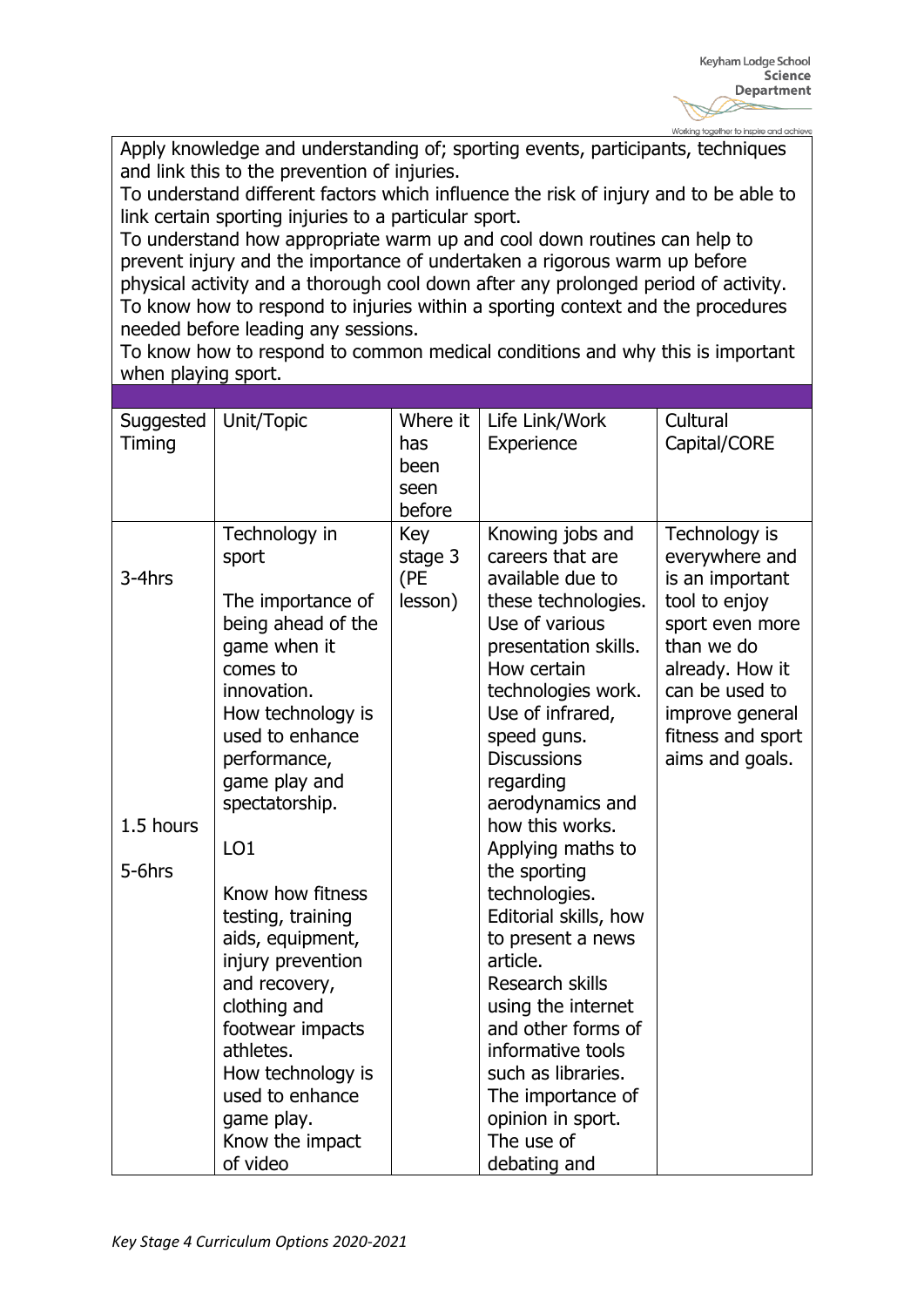|           |                                                                                                                                                                                                                                                                                                                                                                                                     |                                  |                                                                                                                                                            | Working together to inspire and achieve                                                                                                                   |
|-----------|-----------------------------------------------------------------------------------------------------------------------------------------------------------------------------------------------------------------------------------------------------------------------------------------------------------------------------------------------------------------------------------------------------|----------------------------------|------------------------------------------------------------------------------------------------------------------------------------------------------------|-----------------------------------------------------------------------------------------------------------------------------------------------------------|
| 2hrs-3hrs | refereeing, hawk<br>eye, goal line<br>technology,<br>hotspot, radio and<br>stadiums impacts<br>sports.<br>How technology is<br>used to enhance<br>spectatorship.<br>The impact of<br>stadiums, officials,<br>punditry, TV and.<br>internet has on<br>fans and<br>enjoyment.<br>How tradition is<br>effected.<br>How rule and<br>regulations need<br>changing to<br>accommodate new<br>technologies. |                                  | listening to others.<br>information/opinion<br>when articulating<br>in a discussion                                                                        |                                                                                                                                                           |
| 2hrs      | Midpoint<br>assessment-<br>LO <sub>2</sub> and 3- the<br>positves and<br>negative impact of<br>technologies on<br>performance,<br>gameplay and<br>spectatorship.<br>Endpoint<br>assessment-L04-<br>Evaluation of a<br>certain technology in<br>depth.                                                                                                                                               |                                  |                                                                                                                                                            |                                                                                                                                                           |
| 5-6hrs    | To know the key<br>components of the<br>musculo-skeletal<br>system.<br>Changes in heart<br>rate, breathing<br>rate and other key<br>aspects related to<br>the cardio-                                                                                                                                                                                                                               | Key<br>stage 3<br>(PE<br>lesson) | Learn about<br>careers in the sport<br>industry that<br>require strong<br>knowledge and<br>understanding of<br>how the body<br>changes during<br>exercise. | Students will get<br>a better<br>understanding<br>of the<br>musculoskeletal<br>system and the<br>cardiorespiratory<br>system. This will<br>help them make |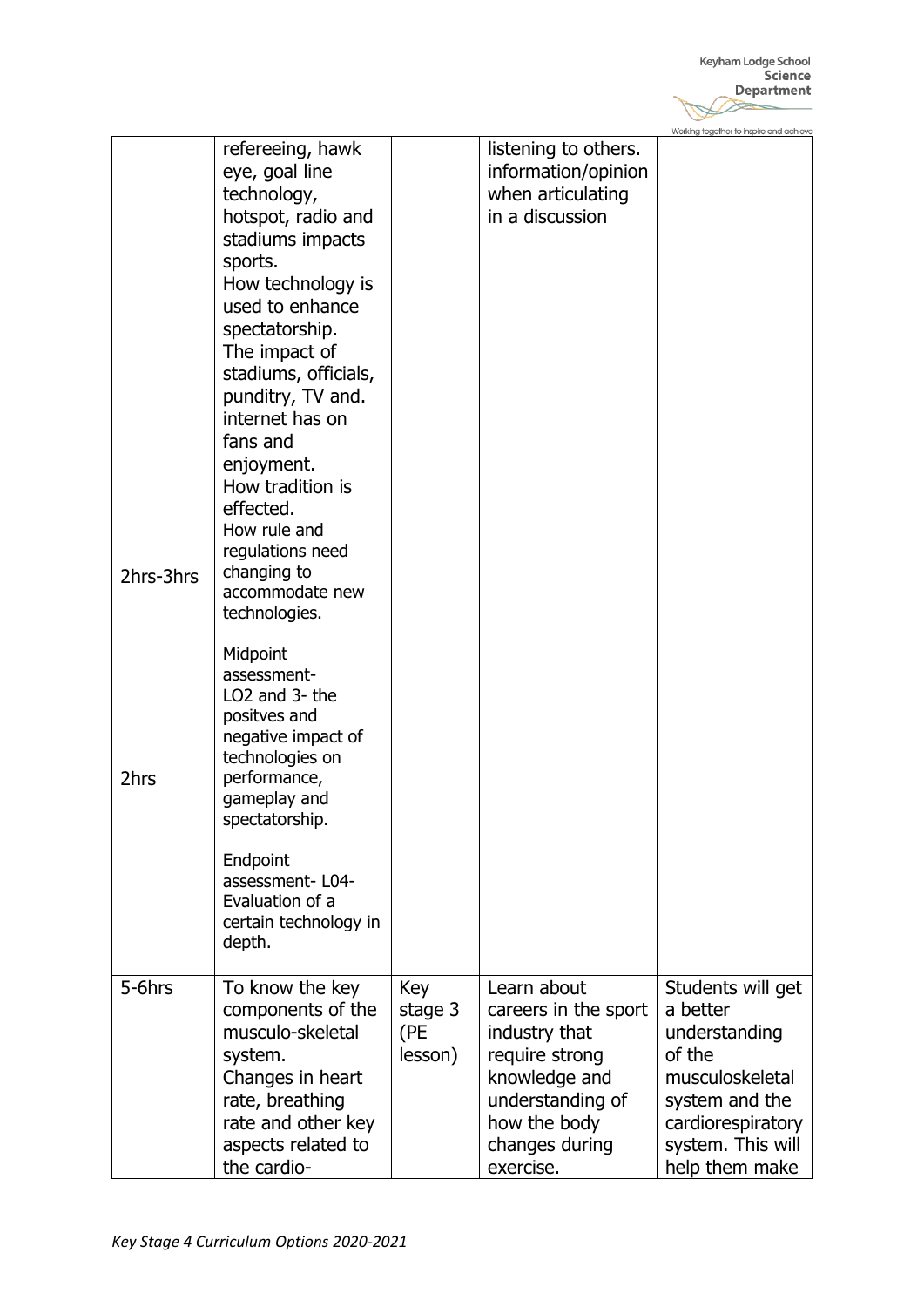|           |                     |                     | Working together to inspire and achieve |
|-----------|---------------------|---------------------|-----------------------------------------|
|           | respiratory system  | Research into       | better decisions                        |
|           | in the short term.  | various categories  | on how best to                          |
|           | To know the key     | that can seriously  | keep healthy                            |
|           | components of the   | harm the body.      | and the effects                         |
|           | cardio respiratory  | Research skills     | various                                 |
|           | system.             | using the internet  | stimulants can                          |
|           |                     | and other forms of  | have.                                   |
|           | Assessment          | informative tools   |                                         |
|           | waypoint-           | such as libraries.  |                                         |
|           | (ongoing each       | Design suitable     |                                         |
|           | lesson-resources    | activities using    |                                         |
|           | used to complete    | previous            |                                         |
|           | $LO1$ and $2$ .     | knowledge to        |                                         |
|           |                     | measure both        |                                         |
| $1-2$ hrs | To know the         | short term and      |                                         |
|           | impact diet, stress | long term effects   |                                         |
|           | and obesity has     | of exercise.        |                                         |
|           | upon the body.      | Methods to record   |                                         |
|           | How the body        | outcomes of         |                                         |
|           | benefits from       | various tests.      |                                         |
|           | improving           | Design and          |                                         |
|           | muscular strength   | planning of tests   |                                         |
|           | and flexibility.    | so they are done in |                                         |
|           |                     | the correct order.  |                                         |
|           | Way point           | Skills on excel     |                                         |
| 1hr       | Assessment LO3.     | documenting pre     |                                         |
|           |                     | and post work out   |                                         |
|           |                     | results.            |                                         |
|           |                     |                     |                                         |
|           | Changes in heart    |                     |                                         |
| 5-6hrs    | rate, breathing     |                     |                                         |
|           | rate and other key  |                     |                                         |
|           | aspects related to  |                     |                                         |
|           | the cardio-         |                     |                                         |
|           | respiratory system  |                     |                                         |
|           | in the long term.   |                     |                                         |
|           | To know suitable    |                     |                                         |
|           | methods to          |                     |                                         |
|           | measure the short   |                     |                                         |
|           | term and long       |                     |                                         |
|           | term effects of     |                     |                                         |
|           | exercise.           |                     |                                         |
|           |                     |                     |                                         |
|           | Endpoint            |                     |                                         |
|           | assessment LO3      |                     |                                         |
|           | and 4 (done         |                     |                                         |
|           | throughout using    |                     |                                         |
|           | various resources). |                     |                                         |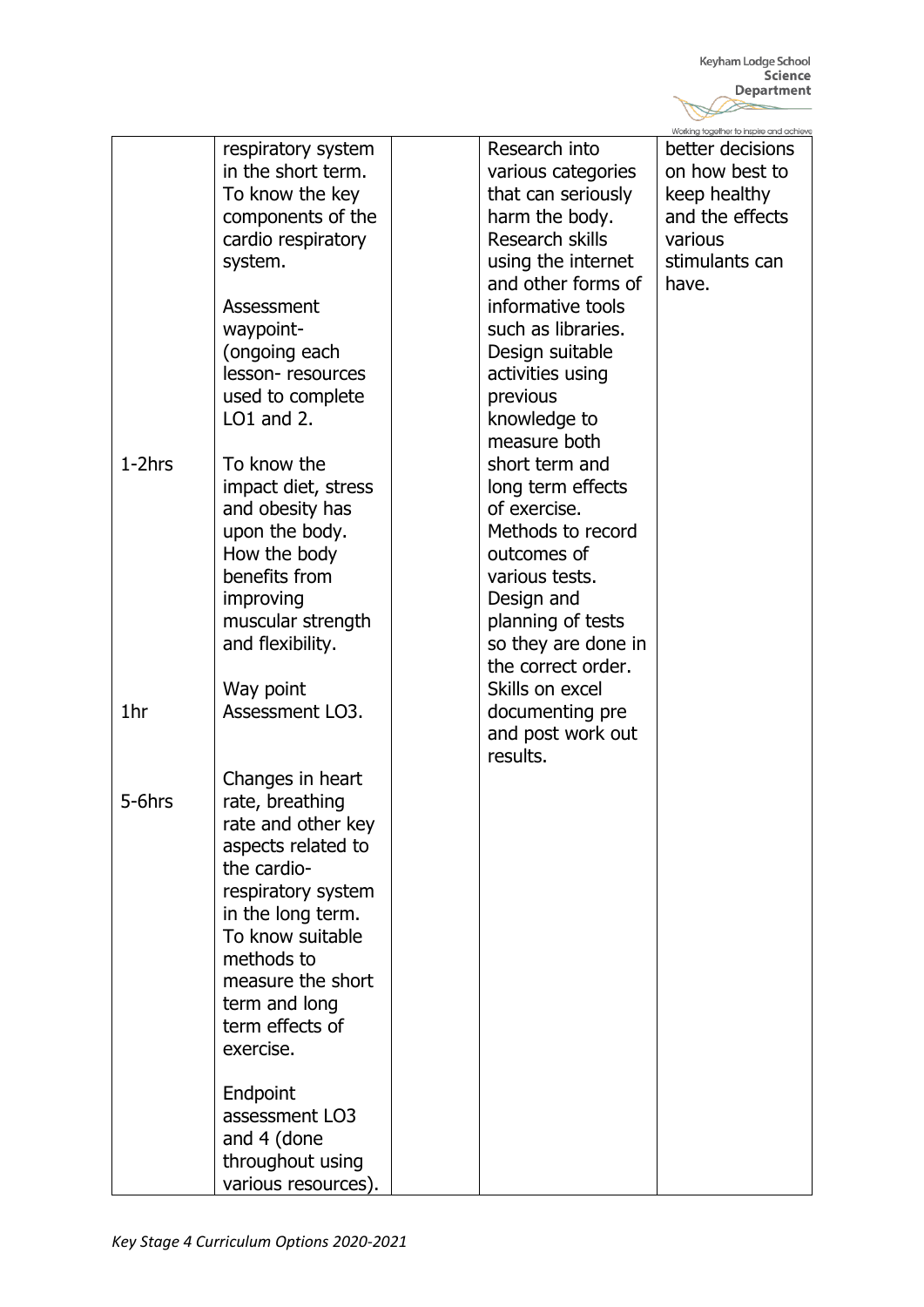**Together to inspire and achiev** Moder

|               |                                                                                                                                                                                                                                                                                     |                                  |                                                                                                                                                                                                                                                                                                                                                                            | MOIKING IODEILIEL IO ILIPDIIE CILICI CICLIIEAE                                                                                                                                                                             |
|---------------|-------------------------------------------------------------------------------------------------------------------------------------------------------------------------------------------------------------------------------------------------------------------------------------|----------------------------------|----------------------------------------------------------------------------------------------------------------------------------------------------------------------------------------------------------------------------------------------------------------------------------------------------------------------------------------------------------------------------|----------------------------------------------------------------------------------------------------------------------------------------------------------------------------------------------------------------------------|
|               |                                                                                                                                                                                                                                                                                     |                                  |                                                                                                                                                                                                                                                                                                                                                                            |                                                                                                                                                                                                                            |
| $2-3$ hrs     | To know the 10<br>component of<br>fitness.<br>To know what<br>FITTA is.<br>To know what<br>PROS is.<br>Will know how to<br>respond to these in<br>a sporting context.<br>Assessment way                                                                                             | Key<br>stage 3<br>(PE<br>lesson) | To become a<br>Personal trainer<br>and to learn about<br>how to set various<br>programmes up.<br>Learn how to set<br>up tests safely.<br>To use various<br>scientific<br>equipment to help<br>complete the<br>components of                                                                                                                                                | Students will get<br>experience in<br>using gym<br>equipment and<br>various different<br>training styles to<br>help them train<br>and target a<br>specific area in<br>fitness. It will<br>allow them to<br>set targets and |
| 1hr           | point LO1                                                                                                                                                                                                                                                                           |                                  | fitness testing.<br>To complete a gym<br>induction (Covid                                                                                                                                                                                                                                                                                                                  | help them with<br>deadlines                                                                                                                                                                                                |
| 3-4hrs<br>1hr | Know how training<br>methods target<br>different<br>components of<br>fitness.<br>To know the<br>difference between<br>aerobic and<br>anaerobic exercise.<br>To know the tests<br>of all 10<br>components of<br>fitness.<br>Waypoint<br>assessment LO <sub>2</sub><br>To know how to |                                  | pending).<br>Be able to set<br>Smart targets and<br>achievable goals.<br>Complete tests that<br>are valid and<br>reliable.<br>Be able to develop<br>fitness training<br>programmes.<br>Evaluating skills<br>will improve when<br>identifying where<br>training could have<br>been improved.<br>Patience and<br>determination will<br>improve with the<br>completion of the |                                                                                                                                                                                                                            |
| $2-3$ hrs     | interpret results<br>from the tests<br>undertaken and to<br>identify CofF that<br>need improving.                                                                                                                                                                                   |                                  | programme.                                                                                                                                                                                                                                                                                                                                                                 |                                                                                                                                                                                                                            |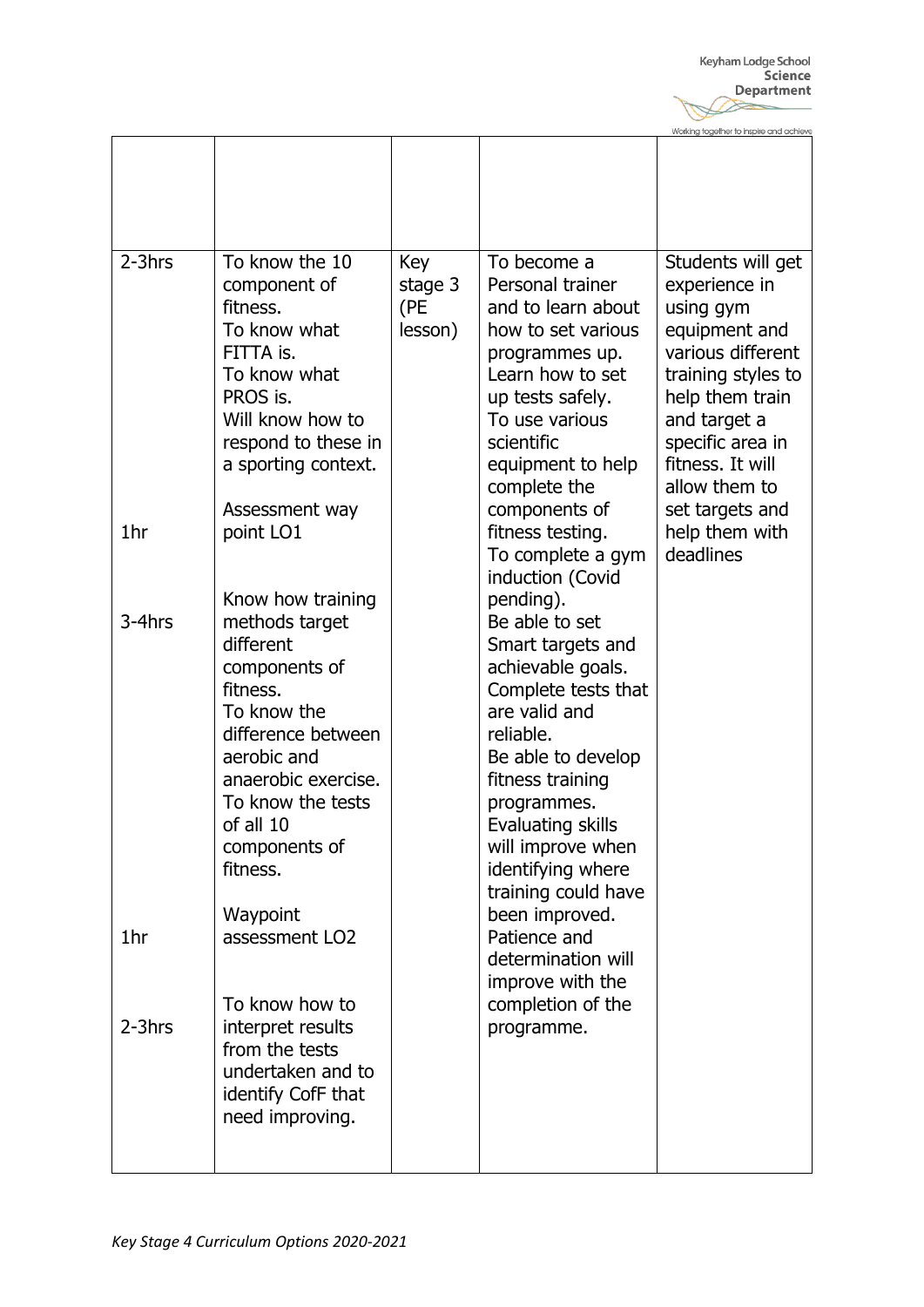|                    |                                                                                                                                                                                                                                                                                       |                                  |                                                                                                                                                                                                                                                                         | Working together to inspire and achieve                                                                                                                                                                                                      |
|--------------------|---------------------------------------------------------------------------------------------------------------------------------------------------------------------------------------------------------------------------------------------------------------------------------------|----------------------------------|-------------------------------------------------------------------------------------------------------------------------------------------------------------------------------------------------------------------------------------------------------------------------|----------------------------------------------------------------------------------------------------------------------------------------------------------------------------------------------------------------------------------------------|
| 1hr                | Waypoint<br>assessment L03                                                                                                                                                                                                                                                            |                                  |                                                                                                                                                                                                                                                                         |                                                                                                                                                                                                                                              |
| 8-9hrs             | To know which tests<br>are maximal tests<br>and which ones are<br>sub maximal. To<br>design complete and<br>evaluate a 6 week<br>training program.                                                                                                                                    |                                  |                                                                                                                                                                                                                                                                         |                                                                                                                                                                                                                                              |
| 2-3hrs             | Endpoint assessment<br>L04                                                                                                                                                                                                                                                            |                                  |                                                                                                                                                                                                                                                                         |                                                                                                                                                                                                                                              |
| $6-7$ Hrs          | To know how<br>various extrinsic<br>influences could<br>affect the chances<br>of injury.<br>To know how<br>various intrinsic<br>influences could<br>affect the chances<br>of injury. To know<br>how poor posture<br>can lead to various<br>sports injuries such<br>as pelvic tilt and | Key<br>stage 3<br>(PE<br>lesson) | Take part in basic<br>first aid<br>To be able to<br>distinguish<br>between acute and<br>chronic injuries.<br>Be able to give<br>advice using RICE<br>to acute injuries<br>suffered in sport<br>and in general day<br>to day life.<br>To undertake a<br>Risk assessment. | Will allow<br>students to gain<br>skills that could<br>be needed to<br>help somebody<br>who has<br>suffered an<br>injury/medical<br>condition. Gives<br>them a base<br>knowledge to<br>set them up for<br>first aid courses<br>in the future |
| 1 Hrs<br>$6-7$ hrs | kyphosis.                                                                                                                                                                                                                                                                             |                                  | To undertake an<br><b>Emergency action</b><br>plan and be able to                                                                                                                                                                                                       |                                                                                                                                                                                                                                              |
|                    | WayPoint<br>Assessment<br>To understand how<br>appropriate warm<br>ups help reduce<br>the chance of<br>injuries. To<br>understand how<br>appropriate cool<br>downs help reduce<br>the chance of                                                                                       |                                  | locate emergency<br>exists in certain<br>key places.<br>To know what<br>cramp is and how<br>to prevent it and<br>get rid of it.<br>Will be able to<br>work out heart<br>rates, training<br>zones and be able<br>to utilise these                                        |                                                                                                                                                                                                                                              |
| 1 hour             | injuries. To know<br>how to respond to                                                                                                                                                                                                                                                |                                  | skills in other units.<br>Will gain skills to<br>be able to organise                                                                                                                                                                                                    |                                                                                                                                                                                                                                              |